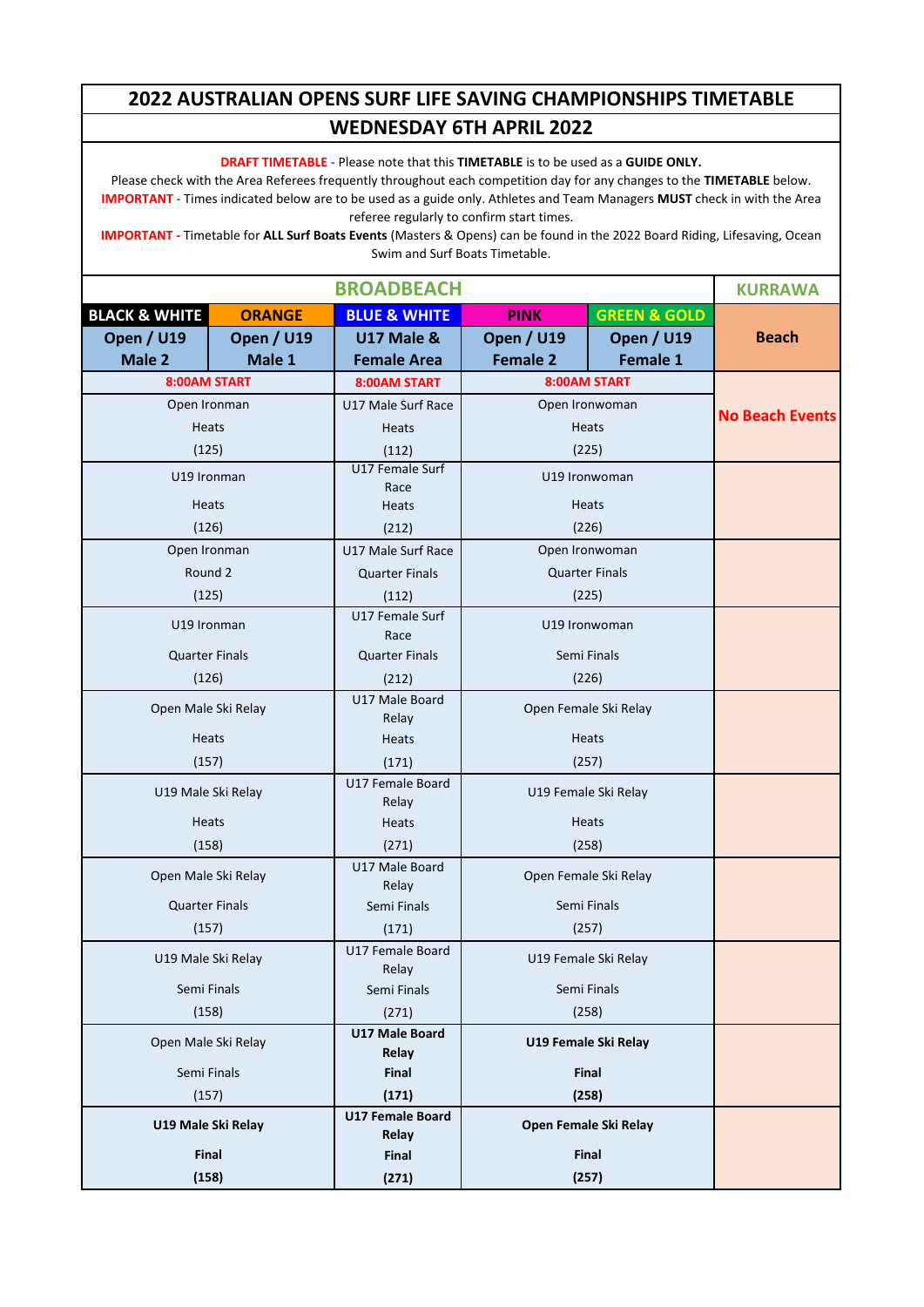**DRAFT TIMETABLE** - Please note that this **TIMETABLE** is to be used as a **GUIDE ONLY.**

Please check with the Area Referees frequently throughout each competition day for any changes to the **TIMETABLE** below. **IMPORTANT** - Times indicated below are to be used as a guide only. Athletes and Team Managers **MUST** check in with the Area referee regularly to confirm start times.

|                          |                             | <b>BROADBEACH</b>       |                              |                               | <b>KURRAWA</b> |
|--------------------------|-----------------------------|-------------------------|------------------------------|-------------------------------|----------------|
| <b>BLACK &amp; WHITE</b> | <b>ORANGE</b>               | <b>BLUE &amp; WHITE</b> | <b>PINK</b>                  | <b>GREEN &amp; GOLD</b>       |                |
| <b>Open / U19</b>        | <b>Open / U19</b>           | <b>U17 Male &amp;</b>   | Open / U19                   | <b>Open / U19</b>             | <b>Beach</b>   |
| Male 2                   | Male 1                      | <b>Female Area</b>      | <b>Female 2</b>              | Female 1                      |                |
|                          | Open Male Ski Relay         | U17 Male Ski Relay      |                              | Open Female Taplin Relay      |                |
|                          | Final                       | <b>Heats</b>            |                              | <b>Heats</b>                  |                |
|                          | (157)                       | (159)                   | (240)                        |                               |                |
|                          | Open Male Board Relay       | U17 Female Ski Relay    | U19 Female Taplin Relay      |                               |                |
|                          | <b>Heats</b>                | Heats                   |                              | <b>Heats</b>                  |                |
| (169)                    |                             | (259)                   | (241)                        |                               |                |
|                          | U19 Male Board Relay        | U17 Male Ski Relay      |                              | Open Female Taplin Relay      |                |
|                          | <b>Heats</b>                | Semi Finals             |                              | Semi Finals                   |                |
|                          | (170)                       | (159)                   | (240)                        |                               |                |
| Open Male Board Relay    |                             | U17 Female Ski Relay    | U19 Female Taplin Relay      |                               |                |
|                          | <b>Quarter Finals</b>       | Semi Finals             | Semi Finals                  |                               |                |
|                          | (169)                       | (259)                   | (241)                        |                               |                |
|                          | U19 Male Surf Teams         | U17 Male Ski Relay      | Open Female Surf Teams       |                               |                |
|                          | <b>Heats</b>                | Final                   |                              | <b>Heats</b>                  |                |
| (117)                    |                             | (159)                   | (216)                        |                               |                |
|                          | Open Male Surf Teams        | U17 Female Ski<br>Relay | U19 Female Surf Teams        |                               |                |
|                          | <b>Heats</b>                | Final                   |                              | <b>Heats</b>                  |                |
|                          | (116)                       | (259)                   | (217)                        |                               |                |
|                          | <b>U19 Male Surf Teams</b>  |                         |                              | <b>Open Female Surf Teams</b> |                |
|                          | <b>Final</b>                |                         |                              | <b>Final</b>                  |                |
|                          | (117)                       |                         | (216)                        |                               |                |
|                          | <b>Open Male Surf Teams</b> |                         | <b>U19 Female Surf Teams</b> |                               |                |
|                          | Final                       |                         |                              | <b>Final</b>                  |                |
|                          | (116)                       |                         | (217)                        |                               |                |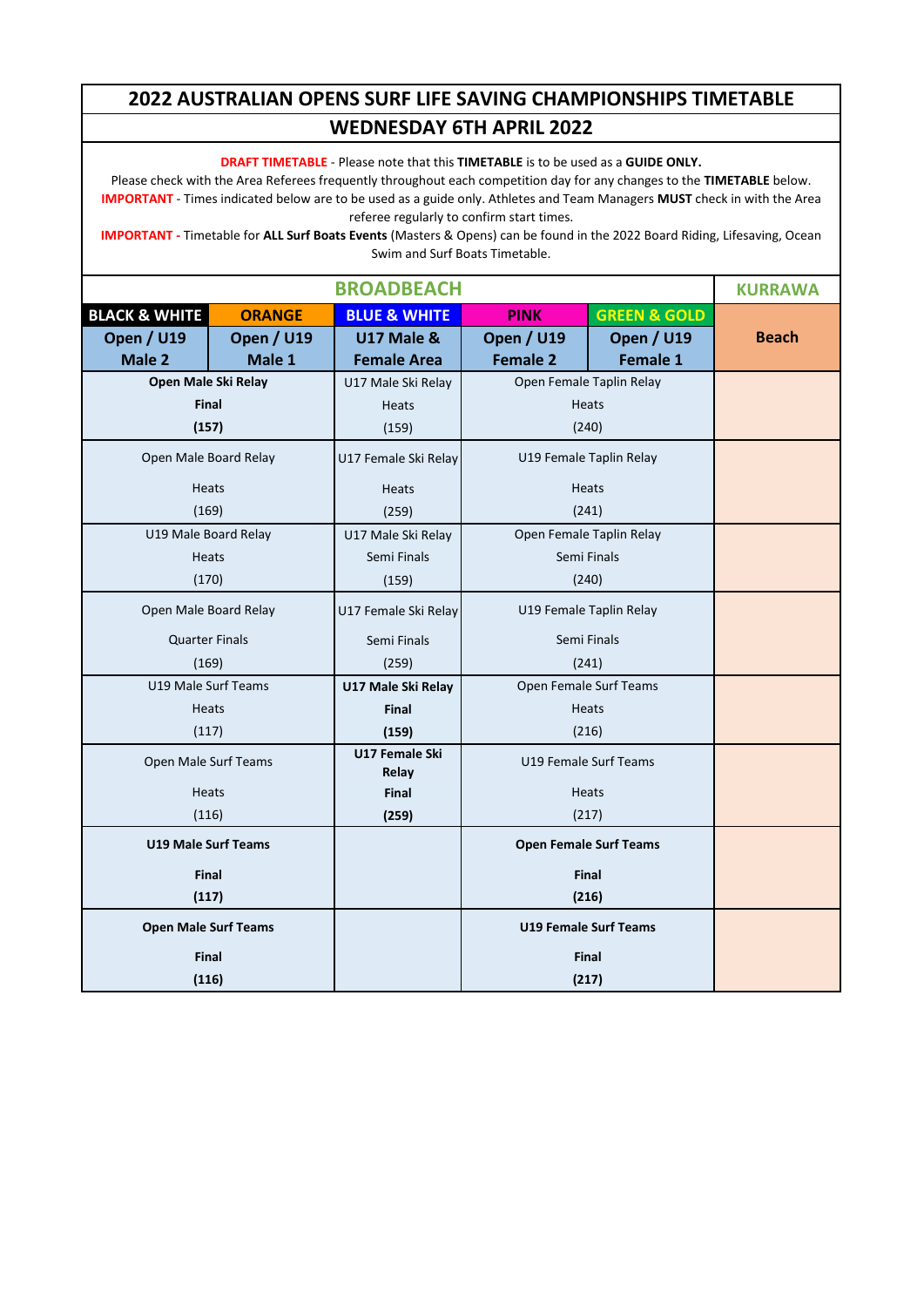**DRAFT TIMETABLE** - Please note that this **TIMETABLE** is to be used as a **GUIDE ONLY.**

Please check with the Area Referees frequently throughout each competition day for any changes to the **TIMETABLE** below. **IMPORTANT** - Times indicated below are to be used as a guide only. Athletes and Team Managers **MUST** check in with the Area referee regularly to confirm start times.

|                              |                        | <b>BROADBEACH</b>            |                                 |                         | <b>KURRAWA</b>                                                  |
|------------------------------|------------------------|------------------------------|---------------------------------|-------------------------|-----------------------------------------------------------------|
| <b>BLACK &amp; WHITE</b>     | <b>ORANGE</b>          | <b>BLUE &amp; WHITE</b>      | <b>PINK</b>                     | <b>GREEN &amp; GOLD</b> |                                                                 |
| <b>Open / U19</b>            | <b>Open / U19</b>      | <b>U17 Male &amp;</b>        | <b>Open / U19</b>               | <b>Open / U19</b>       | <b>Beach</b>                                                    |
| Male 2                       | Male 1                 | <b>Female Area</b>           | <b>Female 2</b>                 | Female 1                |                                                                 |
|                              | 8:00AM START           | 8:00AM START                 |                                 | 8:00AM START            | 7:30 AM Start                                                   |
| Open Ironman                 |                        | U17 Ironman                  |                                 | Open Ironwoman          | <b>U19 Male &amp; Female</b><br>2km Beach Run                   |
| <b>Quarter Finals</b>        |                        | <b>Heats</b>                 |                                 | Semi Finals             | <b>Final</b>                                                    |
|                              | (125)                  | (127)                        |                                 | (225)                   | (1559, 2559)                                                    |
|                              | Open Male Taplin Relay | U17 Ironwoman                |                                 | U19 Female Board Race   |                                                                 |
|                              | Heats                  | Heats                        |                                 | <b>Heats</b>            | <b>Final</b>                                                    |
| (140)                        |                        | (227)                        |                                 | (265)                   | (1560, 2560)                                                    |
|                              | U19 Male Taplin Relay  | U17 Male Single Ski          |                                 | Open Female Board Race  | <b>Open Male &amp;</b><br><b>Female 2km Beach</b><br><b>Run</b> |
|                              | <b>Heats</b>           | <b>Heats</b>                 |                                 | <b>Heats</b>            | <b>Final</b>                                                    |
|                              | (141)                  | (156)                        |                                 | (264)                   | (1558, 2558)                                                    |
| Open Taplin Relay            |                        | U17 Female Single<br>Ski     | U19 Female Board Race           |                         | 3:00PM START                                                    |
| <b>Quarter Finals</b>        |                        | <b>Heats</b>                 |                                 | <b>Quarter Finals</b>   |                                                                 |
| (140)<br>Open Male Surf Race |                        | (256)<br>U17 Male Single Ski | (265)<br>Open Female Board Race |                         | U19 Female Beach<br>Sprint                                      |
|                              | <b>Heats</b>           | <b>Quarter Finals</b>        | Round 2                         |                         | <b>Quarter Finals</b>                                           |
|                              | (110)                  | (156)                        | (264)                           |                         | (287)                                                           |
| U19 Male Surf Race           |                        | U17 Female Single<br>Ski     |                                 | U19 Female Surf Race    | U19 Male Beach<br>Sprint                                        |
|                              | Heats                  | <b>Quarter Finals</b>        |                                 | <b>Heats</b>            | <b>Quarter Finals</b>                                           |
| (111)                        |                        | (256)                        |                                 | (211)                   | (187)                                                           |
| Open Male Board Race         |                        | U17 Male Surf Team           |                                 | Open Female Surf Race   | U17 Female Beach                                                |
|                              |                        |                              |                                 |                         | Sprint                                                          |
| (164)                        | Heats                  | Heats                        | <b>Heats</b><br>(210)           |                         | <b>Heats</b>                                                    |
|                              |                        | (118)<br>U17 Female Surf     |                                 |                         | (288)<br>U17 Male Beach                                         |
|                              | U19 Male Board Race    | Teams                        |                                 | U19 Female Surf Race    | Sprint                                                          |
| Heats                        |                        | Heats                        |                                 | Semi Finals             | Heats                                                           |
|                              | (165)                  | (218)                        |                                 | (211)                   | (188)                                                           |
| Open Male Board Race         |                        | U17 Male Surf Team           | Open Female Surf Race           |                         | Open Female Beach<br>Sprint                                     |
|                              | Round 2                | Semi Finals                  |                                 | Semi Finals             | <b>Heats</b>                                                    |
| (164)                        |                        | (118)                        |                                 | (210)                   | (286)                                                           |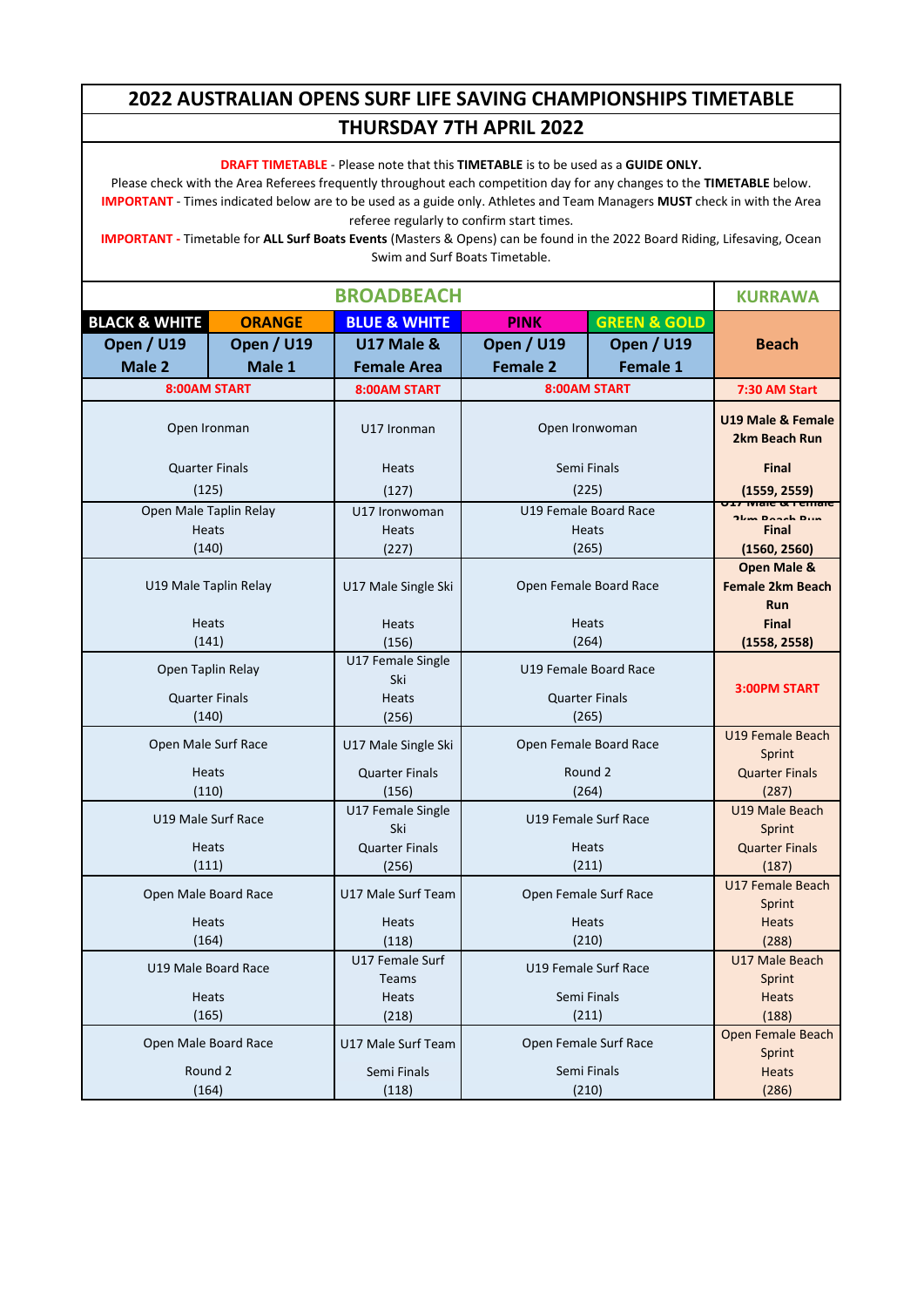**DRAFT TIMETABLE** - Please note that this **TIMETABLE** is to be used as a **GUIDE ONLY.**

Please check with the Area Referees frequently throughout each competition day for any changes to the **TIMETABLE** below. **IMPORTANT** - Times indicated below are to be used as a guide only. Athletes and Team Managers **MUST** check in with the Area referee regularly to confirm start times.

|                          | <b>BROADBEACH</b>              |                             |                                    |                                    |                                                   |  |
|--------------------------|--------------------------------|-----------------------------|------------------------------------|------------------------------------|---------------------------------------------------|--|
| <b>BLACK &amp; WHITE</b> | <b>ORANGE</b>                  | <b>BLUE &amp; WHITE</b>     | <b>PINK</b>                        | <b>GREEN &amp; GOLD</b>            |                                                   |  |
| <b>Open / U19</b>        | <b>Open / U19</b>              | <b>U17 Male &amp;</b>       | <b>Open / U19</b>                  | <b>Open / U19</b>                  | <b>Beach</b>                                      |  |
| Male 2                   | Male 1                         | <b>Female Area</b>          | <b>Female 2</b>                    | Female 1                           |                                                   |  |
|                          | U19 Male Board Race            | U17 Female Surf             |                                    | U19 Female Board Relay             | Open Male Beach                                   |  |
|                          | <b>Quarter Finals</b>          | <b>Teams</b><br>Semi Finals |                                    | <b>Heats</b>                       | Sprint<br><b>Heats</b>                            |  |
|                          | (165)                          | (218)                       |                                    | (270)                              | (186)                                             |  |
|                          | Open Male Surf Race            | <b>U17 Male Surf Team</b>   |                                    | Open Female Board Relay            |                                                   |  |
|                          |                                |                             |                                    |                                    | 4:45 PM START                                     |  |
|                          | <b>Quarter Finals</b><br>(110) | <b>Final</b><br>(118)       |                                    | <b>Heats</b><br>(269)              |                                                   |  |
|                          |                                | U17 Female Surf             |                                    |                                    | U17 Female Beach                                  |  |
|                          | U19 Male Surf Race             | <b>Teams</b>                |                                    | U19 Female Board Relay             | Sprint                                            |  |
|                          | Semi Finals                    | <b>Final</b>                | Semi Finals                        |                                    | <b>Quarter Finals</b>                             |  |
|                          | (111)                          | (218)                       |                                    | (270)                              | (288)                                             |  |
|                          | Open Male Surf Race            |                             |                                    | Open Female Board Relay            | U17 Male Beach                                    |  |
|                          |                                |                             |                                    |                                    | Sprint                                            |  |
|                          | Semi Finals<br>(110)           |                             |                                    | Semi Finals<br>(269)               | <b>Quarter Finals</b><br>(188)                    |  |
| U19 Male Board Relay     |                                |                             |                                    | <b>U19 Female Board Relay</b>      | <del>Open rémaie beau</del><br>$C_{\text{multi}}$ |  |
|                          | Semi Finals                    |                             | <b>Final</b>                       |                                    | <b>Quarter Finals</b>                             |  |
|                          | (170)                          |                             |                                    | (270)                              | (286)                                             |  |
|                          | Open Male Board Relay          |                             | <b>Open Female Board Relay</b>     |                                    | Open Male Beach<br>Sprint                         |  |
|                          | Semi Finals                    |                             | <b>Final</b>                       |                                    | <b>Quarter Finals</b>                             |  |
|                          | (169)                          |                             |                                    | (269)                              | (186)                                             |  |
|                          | <b>U19 Male Board Relay</b>    |                             |                                    | Open Female Rescue Tube Rescue     |                                                   |  |
|                          | <b>Final</b>                   |                             |                                    | <b>Heats</b>                       | 5:45 PM START                                     |  |
|                          | (170)                          |                             |                                    | (235)                              |                                                   |  |
|                          | <b>Open Male Board Relay</b>   |                             |                                    | U19 Female Rescue Tube Rescue Race | U19 Female Beach<br>Sprint                        |  |
|                          | <b>Final</b>                   |                             |                                    | <b>Heats</b>                       | Semi Finals                                       |  |
| (169)                    |                                |                             |                                    | (236)                              | (287)                                             |  |
|                          | Lifesaver Relay                |                             |                                    | Open Female Rescue Tube Rescue     | $C_{\text{multi}}$                                |  |
| Heats                    |                                |                             |                                    | Semi Finals                        | Semi Finals                                       |  |
|                          | (345)                          |                             | (235)                              |                                    | (187)                                             |  |
|                          |                                |                             | U19 Female Rescue Tube Rescue Race |                                    | $C_{\text{multi}}$                                |  |
|                          |                                |                             |                                    | Final                              | Semi Finals                                       |  |
|                          |                                |                             |                                    | (236)                              | (288)                                             |  |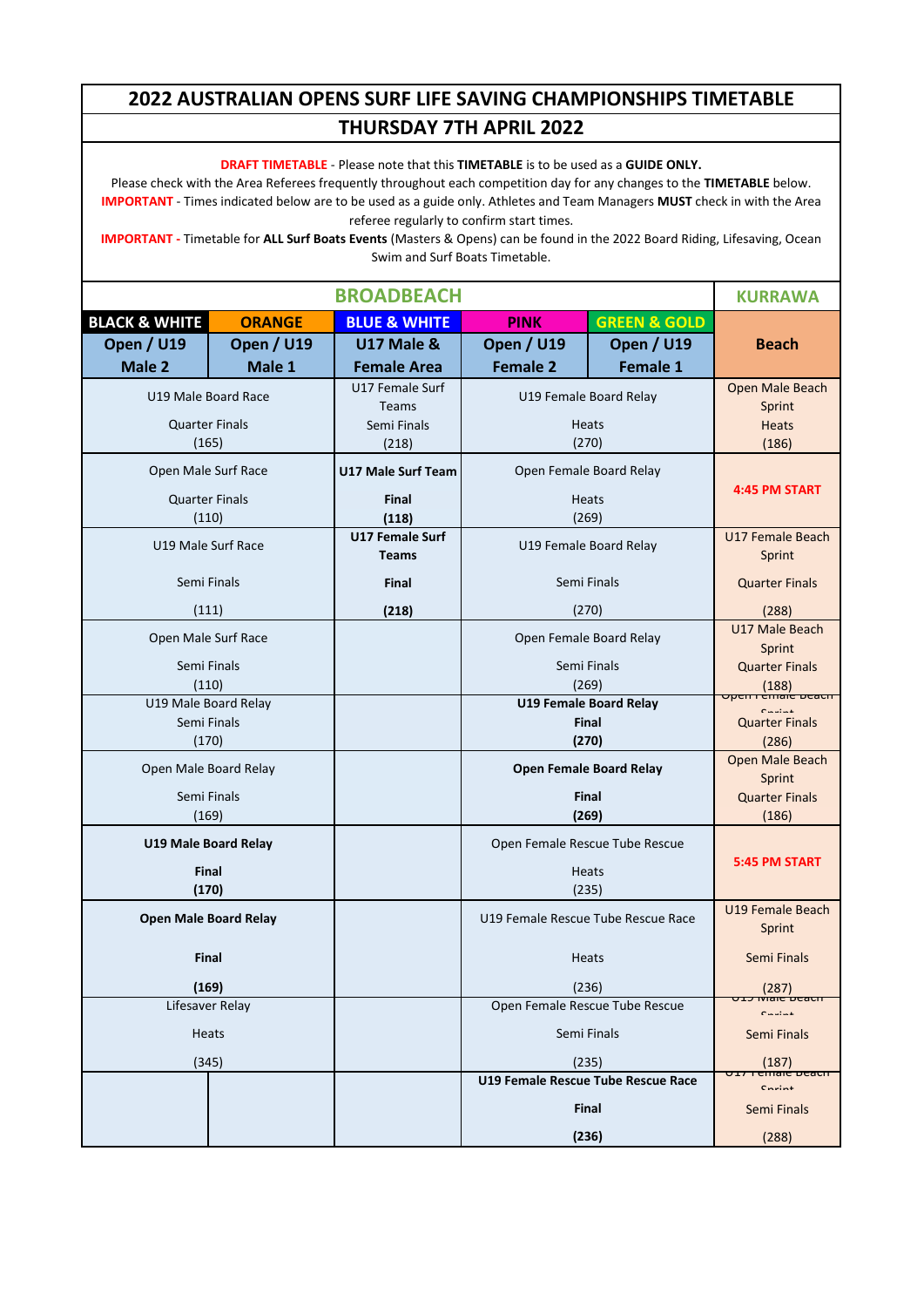**DRAFT TIMETABLE** - Please note that this **TIMETABLE** is to be used as a **GUIDE ONLY.**

Please check with the Area Referees frequently throughout each competition day for any changes to the **TIMETABLE** below. **IMPORTANT** - Times indicated below are to be used as a guide only. Athletes and Team Managers **MUST** check in with the Area referee regularly to confirm start times.

|                          | <b>KURRAWA</b>    |                         |                   |                                                                  |                                         |
|--------------------------|-------------------|-------------------------|-------------------|------------------------------------------------------------------|-----------------------------------------|
| <b>BLACK &amp; WHITE</b> | <b>ORANGE</b>     | <b>BLUE &amp; WHITE</b> | <b>PINK</b>       | <b>GREEN &amp; GOLD</b>                                          |                                         |
| <b>Open / U19</b>        | <b>Open / U19</b> | <b>U17 Male &amp;</b>   | <b>Open / U19</b> | <b>Open / U19</b>                                                | <b>Beach</b>                            |
| Male 2                   | Male 1            | <b>Female Area</b>      | <b>Female 2</b>   | Female 1                                                         |                                         |
|                          |                   |                         |                   | Open Female Rescue Tube Rescue                                   | U17 Male Beach<br>Sprint                |
|                          |                   |                         |                   | Final                                                            | Semi Finals                             |
|                          |                   |                         |                   | (235)                                                            | (188)                                   |
|                          |                   |                         |                   | Open Female Rescue Tube Rescue                                   | Open Female Beach<br>Sprint             |
|                          |                   |                         |                   | Final                                                            | Semi Finals                             |
|                          |                   |                         |                   | (235)                                                            | (286)                                   |
|                          |                   |                         |                   |                                                                  | Open Male Beach<br>Sprint               |
|                          |                   |                         |                   |                                                                  | Semi Finals                             |
|                          |                   |                         |                   |                                                                  | (186)                                   |
|                          |                   |                         |                   |                                                                  | <b>6:30 PM START</b>                    |
|                          |                   |                         |                   |                                                                  | <b>U19 Female Beach</b>                 |
|                          |                   |                         |                   |                                                                  | <b>Sprint</b>                           |
|                          |                   |                         |                   |                                                                  | <b>Final</b>                            |
|                          |                   |                         |                   |                                                                  | (287)                                   |
|                          |                   |                         |                   |                                                                  | U19 Male Beach<br><b>Sprint</b>         |
|                          |                   |                         |                   |                                                                  | <b>Final</b>                            |
|                          |                   |                         |                   |                                                                  | (187)                                   |
|                          |                   |                         |                   |                                                                  | <b>U17 Female Beach</b>                 |
|                          |                   |                         |                   |                                                                  | <b>Sprint</b>                           |
|                          |                   |                         |                   | Number of rounds is based on<br>estimated competitor entry       | <b>Final</b>                            |
|                          |                   |                         |                   | numbers. Number of rounds<br>required may change based on        | (288)                                   |
|                          |                   |                         |                   | marshalled competitors, but<br>order of events will remain the   | <b>U17 Male Beach</b>                   |
|                          |                   |                         |                   | same. Competitors will be                                        | <b>Sprint</b>                           |
|                          |                   |                         |                   | marshalled and if insufficient<br>numbers for a Quarter Final,   | <b>Final</b>                            |
|                          |                   |                         |                   | they will be marked off as<br>qualifying for Semi Final or Final | (188)                                   |
|                          |                   |                         |                   | (dependant on numbers). Any                                      | <b>Open Female Beach</b>                |
|                          |                   |                         |                   | required change to the program<br>or timings due to competitor   | <b>Sprint</b>                           |
|                          |                   |                         |                   | numbers or the prevailing<br>conditions will be                  | <b>Final</b>                            |
|                          |                   |                         |                   | communicated with as much                                        | (286)                                   |
|                          |                   |                         |                   | notice as possible. All times<br>noted are estimated event start | <b>Open Male Beach</b><br><b>Sprint</b> |
|                          |                   |                         |                   | times, so allow minimum 20<br>mins marshalling time.             | <b>Final</b>                            |
|                          |                   |                         |                   |                                                                  | (186)                                   |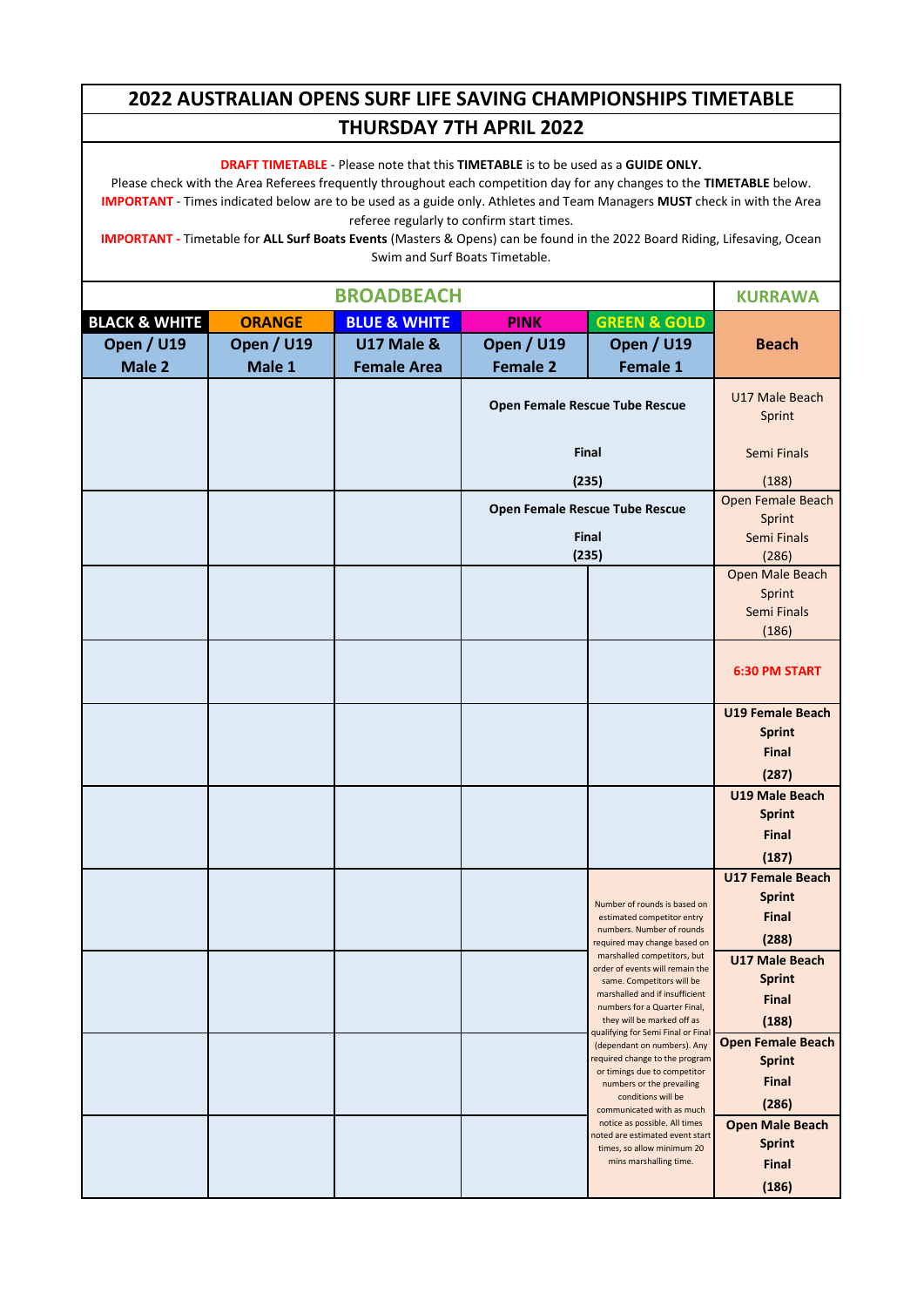**DRAFT TIMETABLE** - Please note that this **TIMETABLE** is to be used as a **GUIDE ONLY.**

Please check with the Area Referees frequently throughout each competition day for any changes to the **TIMETABLE** below. **IMPORTANT** - Times indicated below are to be used as a guide only. Athletes and Team Managers **MUST** check in with the Area referee regularly to confirm start times.

|                          | <b>BROADBEACH</b> |                                |                         |                          |                                                             |  |
|--------------------------|-------------------|--------------------------------|-------------------------|--------------------------|-------------------------------------------------------------|--|
| <b>BLACK &amp; WHITE</b> | <b>ORANGE</b>     | <b>BLUE &amp; WHITE</b>        | <b>PINK</b>             | <b>GREEN &amp; GOLD</b>  |                                                             |  |
| <b>Open / U19</b>        | <b>Open / U19</b> |                                | <b>Open / U19</b>       | <b>Open / U19</b>        | <b>Beach</b>                                                |  |
| Male 2                   | Male 1            | <b>Female Area</b>             | <b>Female 2</b>         | <b>Female 1</b>          |                                                             |  |
| 8:00AM START             |                   | 8:00AM START                   |                         | <b>8:00AM START</b>      | 7:30 AM Start                                               |  |
| Open Ironman             |                   | U17 Ironman                    |                         | Open Female Single Ski   | U17 Male & Female<br>2 x 1km Beach Run                      |  |
| Semi Finals<br>(125)     |                   | <b>Quarter Finals</b><br>(127) | (254)                   | <b>Heats</b>             | <b>Final</b><br>(1568, 2568)                                |  |
| U19 Ironman              |                   | U17 Ironwoman                  |                         | U19 Female Single Ski    | U19 Male & Female<br>2 x 1km Beach Run                      |  |
| Semi Finals              |                   | <b>Quarter Finals</b>          |                         | Heats                    | <b>Final</b>                                                |  |
| (126)                    |                   | (227)                          | (255)                   |                          | (1567, 2567)                                                |  |
| Open Male Taplin         |                   | U17 Ironman                    |                         | Open Female Single Ski   | <b>Open Male &amp;</b><br>Female 2x 1km<br><b>Beach Run</b> |  |
| Semi Finals              |                   | Semi Finals                    |                         | Round 2                  | <b>Final</b>                                                |  |
| (140)                    |                   | (127)                          | (254)                   |                          | (1566, 2566)                                                |  |
| U19 Male Tpalin          |                   | U17 Ironwoman                  |                         | U19 Female Single Ski    |                                                             |  |
| Semi Finals              |                   | Semi Finals                    | <b>Quarter Finals</b>   |                          | 3:00PM START                                                |  |
| (141)                    |                   | (227)                          | (255)                   |                          |                                                             |  |
| Open Male Single SKi     |                   | U17 Male Board<br>Race         | Open Female Single Ski  |                          | Open Female Beach<br>Relay                                  |  |
| <b>Heats</b>             |                   | <b>Heats</b>                   | <b>Quarter Finals</b>   |                          | <b>Quarter Finals</b>                                       |  |
| (154)                    |                   | (166)                          | (254)                   |                          | (292)                                                       |  |
| U19 Male Single Ski      |                   | U17 Female Board<br>Race       | U19 Female Board Rescue |                          | Open Male Beach<br>Relay                                    |  |
| <b>Heats</b>             |                   | Heats                          |                         | Heats                    | <b>Quarter Finals</b>                                       |  |
| (155)                    |                   | (266)                          |                         | (231)                    | (192)                                                       |  |
| Open Male Single Ski     |                   | U17 Male Board<br>Race         |                         | Open Female Board Rescue | 3:15PM START                                                |  |
| Round 2                  |                   | Round 2                        |                         | Heats                    | <b>U19 Female Beach</b><br>Relay                            |  |
| (154)                    |                   | (166)                          |                         | (230)                    | Semi Finals - (293)                                         |  |
| U19 Male Single Ski      |                   | U17 Female Board<br>Race       |                         | U19 Female Board Rescue  | U19 Male Beach<br>Relay                                     |  |
| <b>Quater Finals</b>     |                   | Round 2                        | <b>Quarter Finals</b>   |                          | Semi Finals                                                 |  |
| (155)                    |                   | (266)                          |                         | (231)                    | (193)                                                       |  |
| Open Male Single Ski     |                   | U17 Male Board<br>Race         |                         | Open Female Board Rescue | U17 Female Beach<br>Relay                                   |  |
| <b>Quater Finals</b>     |                   | <b>Quarter Finals</b>          |                         | <b>Quarter Finals</b>    | Semi Finals                                                 |  |
| (154)                    |                   | (166)                          | (230)                   |                          | (294)                                                       |  |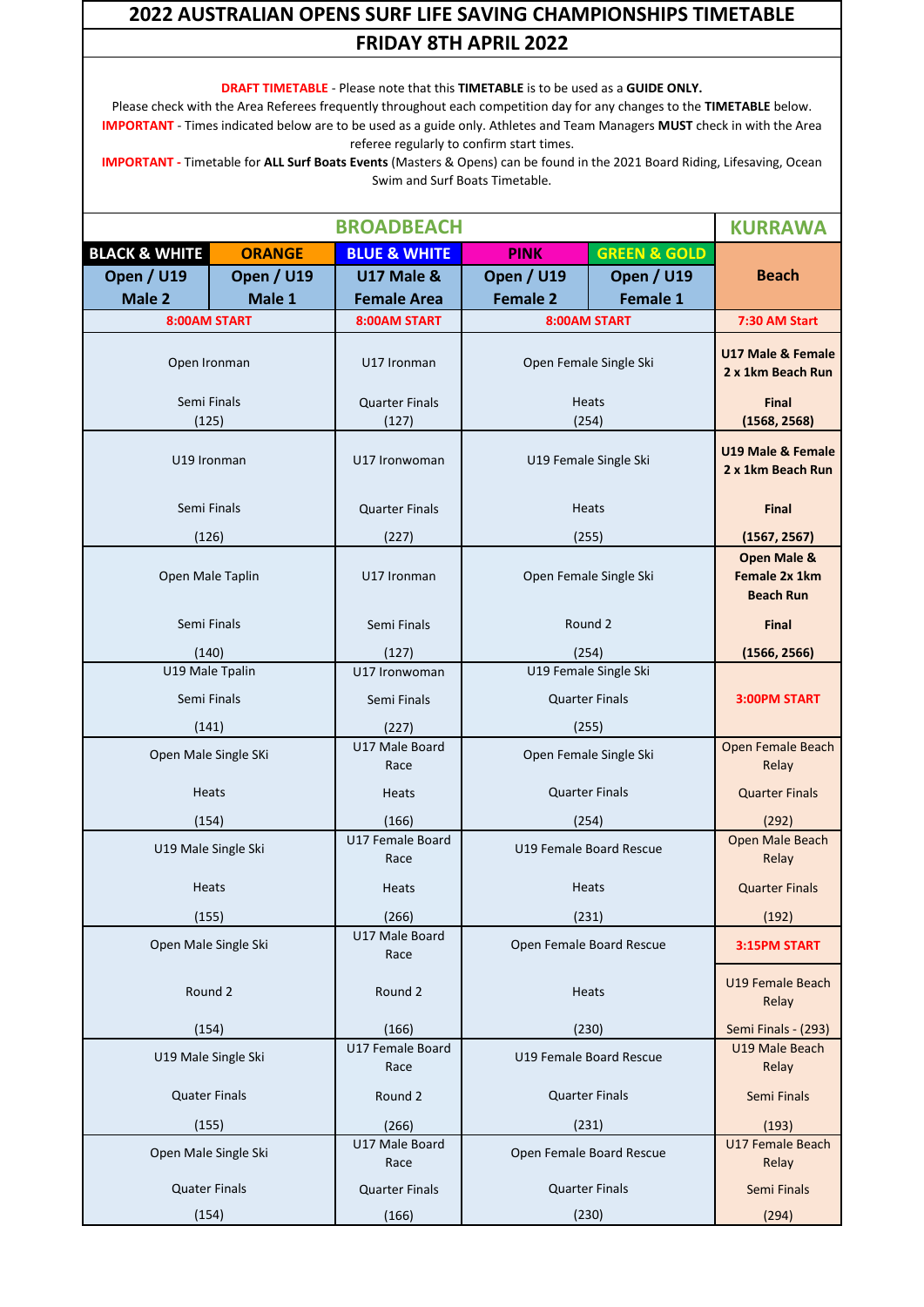**DRAFT TIMETABLE** - Please note that this **TIMETABLE** is to be used as a **GUIDE ONLY.** Please check with the Area Referees frequently throughout each competition day for any changes to the **TIMETABLE** below. **IMPORTANT** - Times indicated below are to be used as a guide only. Athletes and Team Managers **MUST** check in with the Area referee regularly to confirm start times.

|                                           | <b>BROADBEACH</b> |                                    |                                             |                                                   |                                         |  |
|-------------------------------------------|-------------------|------------------------------------|---------------------------------------------|---------------------------------------------------|-----------------------------------------|--|
| <b>BLACK &amp; WHITE</b>                  | <b>ORANGE</b>     | <b>BLUE &amp; WHITE</b>            | <b>PINK</b>                                 | <b>GREEN &amp; GOLD</b>                           |                                         |  |
| <b>Open / U19</b>                         | <b>Open / U19</b> | <b>U17 Male &amp;</b>              | <b>Open / U19</b>                           | <b>Open / U19</b>                                 | <b>Beach</b>                            |  |
| Male 2                                    | Male 1            | <b>Female Area</b>                 | <b>Female 2</b>                             | <b>Female 1</b>                                   |                                         |  |
| Open Male Rescue Tube Rescue Race         |                   | U17 Female Board<br>Race           |                                             | U19 Female Board Rescue                           | U17 Male Beach<br>Relay                 |  |
| <b>Heats</b>                              |                   | <b>Quarter Finals</b>              |                                             | Semi Finals                                       | Semi Finals                             |  |
| (135)                                     |                   | (266)                              |                                             | (231)                                             | (194)                                   |  |
| U19 Male Rescue Tube Rescue Race          |                   |                                    |                                             | Open Female Board Rescue                          | Open Female Beach<br>Relay              |  |
| <b>Heats</b>                              |                   |                                    |                                             | Semi Finals                                       | Semi Finals                             |  |
| (136)                                     |                   |                                    |                                             | (230)                                             | (292)                                   |  |
| Open Male Rescue Tube Rescue Race         |                   |                                    |                                             | <b>U19 Female Board Rescue</b>                    | Open Male Beach<br>Relay                |  |
| Semi Finals                               |                   |                                    |                                             | <b>Final</b>                                      | Semi Finals                             |  |
| (135)<br>U19 Male Rescue Tube Rescue Race |                   |                                    |                                             | (231)                                             | (192)                                   |  |
|                                           |                   |                                    |                                             | <b>Open Female Board Rescue</b>                   | <b>4:15PM START</b>                     |  |
|                                           | Semi FInals       |                                    | <b>Final</b>                                |                                                   | U19 Female Beach<br>Relay               |  |
| (136)                                     |                   |                                    | (230)                                       |                                                   | Final - (293)                           |  |
| Open Male Rescue Tube Rescue Race         |                   | <b>Convert to U17 Male</b><br>Area | <b>Convert to U17</b><br><b>Female Area</b> | <b>Warm Up Area</b><br><b>Double Ski Paddlers</b> | <b>U19 Male Beach</b><br>Relay          |  |
| <b>Final</b>                              |                   |                                    |                                             |                                                   | Final - (193)                           |  |
| (135)                                     |                   | U17 Male Board<br>Rescue           | U17 Female Board<br>Rescue                  | Open Mixed Double<br>Ski                          | <b>U17 Female Beach</b><br><b>Relay</b> |  |
| U19 Male Rescue Tube Rescue Race          |                   | <b>Heats</b>                       | <b>Heats</b>                                | <b>Heats</b>                                      | <b>Final</b>                            |  |
| <b>FInal</b>                              |                   | (132)                              | (232)                                       | (360)                                             | (294)                                   |  |
| (136)                                     |                   | U17 Male Board<br>Rescue           | U17 Female Board<br>Rescue                  | Open Mixed Double<br>Ski                          | <b>U17 Male Beach</b><br>Relay          |  |
| Open Male Belt Race                       |                   | Round 2                            | Round 2                                     | <b>Quarter Finals</b>                             | <b>Final</b>                            |  |
|                                           | Heats             |                                    | (232)                                       | (360)                                             | (194)                                   |  |
|                                           | (17)              |                                    | U17 Female Board                            | Open Mixed Double                                 | <b>Open Female Beach</b>                |  |
|                                           |                   |                                    | Rescue                                      | Ski                                               | Relay                                   |  |
| U19 Male Belt Race                        |                   | <b>Quarter Finals</b>              | <b>Quarter Finals</b>                       | Semi Finals                                       | <b>Final</b>                            |  |
| Heats                                     |                   | (132)                              | (232)                                       | (360)                                             | (292)                                   |  |
| (18)                                      |                   | U17 Male Board<br>Rescue           | U17 Female Board<br>Rescue                  | <b>Open Mixed Double</b><br>Ski                   | <b>Open Female Beach</b><br>Relay       |  |
| Open Male Belt Race                       |                   | Semi Finals                        | Semi Finals                                 | Final                                             | <b>Final</b>                            |  |
| Semi FInals (17)                          |                   | (132)                              | (232)                                       | (360)                                             | (192)                                   |  |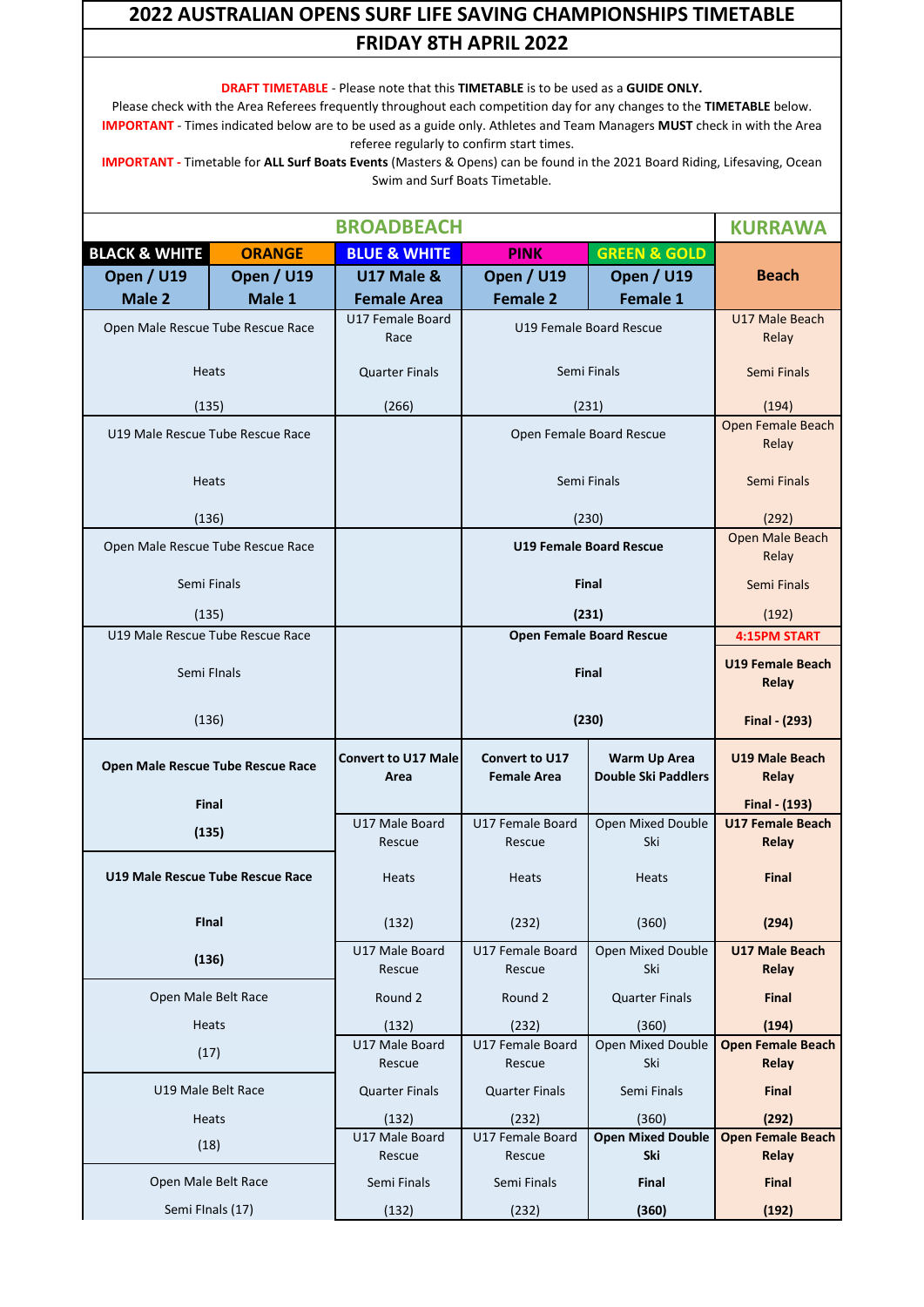**DRAFT TIMETABLE** - Please note that this **TIMETABLE** is to be used as a **GUIDE ONLY.**

Please check with the Area Referees frequently throughout each competition day for any changes to the **TIMETABLE** below. **IMPORTANT** - Times indicated below are to be used as a guide only. Athletes and Team Managers **MUST** check in with the Area referee regularly to confirm start times.

|                            |                    | <b>KURRAWA</b>                         |                                          |                         |                                   |
|----------------------------|--------------------|----------------------------------------|------------------------------------------|-------------------------|-----------------------------------|
| <b>BLACK &amp; WHITE</b>   | <b>ORANGE</b>      | <b>BLUE &amp; WHITE</b>                | <b>PINK</b>                              | <b>GREEN &amp; GOLD</b> |                                   |
| <b>Open / U19</b>          | <b>Open / U19</b>  | <b>U17 Male &amp;</b>                  | <b>Open / U19</b>                        | <b>Open / U19</b>       | <b>Beach</b>                      |
| Male 2                     | Male 1             | <b>Female Area</b>                     | <b>Female 2</b>                          | <b>Female 1</b>         |                                   |
|                            | U19 Male Belt Race | <b>U17 Male Board</b><br><b>Rescue</b> | <b>U17 Female Board</b><br><b>Rescue</b> |                         | <b>5:15PM START</b>               |
|                            | Semi Finals        | Final                                  | Final                                    |                         | U17 Mixed Beach<br>Relay          |
|                            | (18)               | (132)                                  | (232)                                    |                         | Quarter Finals(395)               |
| <b>Open Male Belt Race</b> |                    |                                        |                                          |                         | <b>Opens Mixed Beach</b><br>Relay |
| <b>Final</b>               |                    |                                        |                                          |                         | <b>Quarter Finals</b>             |
| (17)                       |                    |                                        |                                          |                         | (392)                             |
|                            | U19 Male Belt Race |                                        |                                          |                         | U19 Mixed Beach<br>Relay          |
|                            | <b>Final</b>       |                                        |                                          |                         | Semi Finals                       |
|                            | (18)               |                                        |                                          |                         | (393)                             |
|                            | Lifesaver Relay    |                                        |                                          |                         | U17 Mixed Beach<br>Relay          |
|                            | Semi Finals        |                                        |                                          |                         | Semi Finals                       |
|                            | (345)              |                                        |                                          |                         | (395)                             |
|                            |                    |                                        |                                          |                         | <b>Opens Mixed Beach</b>          |
|                            |                    |                                        |                                          |                         | Relay                             |
|                            |                    |                                        |                                          |                         | Semi Finals                       |
|                            |                    |                                        |                                          |                         | (392)                             |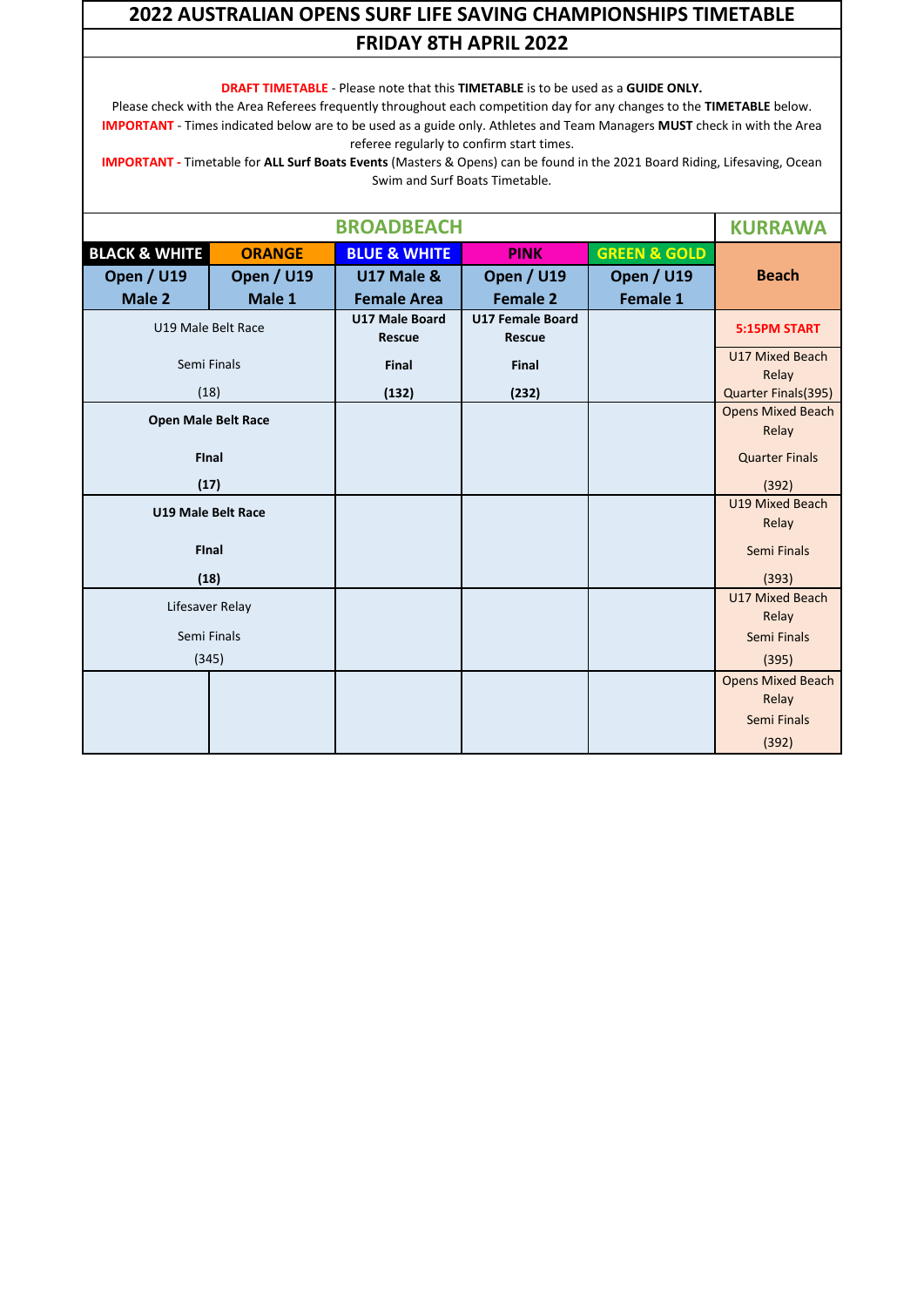**DRAFT TIMETABLE** - Please note that this **TIMETABLE** is to be used as a **GUIDE ONLY.**

Please check with the Area Referees frequently throughout each competition day for any changes to the **TIMETABLE** below. **IMPORTANT** - Times indicated below are to be used as a guide only. Athletes and Team Managers **MUST** check in with the Area referee regularly to confirm start times.

|                                                         |                                              | <b>BROADBEACH</b>                                           |                                              |                                                                                                                                                                                                                                                                                                                                                                                                                                                                                                                                                                                | <b>KURRAWA</b>                                                                                                                                                             |
|---------------------------------------------------------|----------------------------------------------|-------------------------------------------------------------|----------------------------------------------|--------------------------------------------------------------------------------------------------------------------------------------------------------------------------------------------------------------------------------------------------------------------------------------------------------------------------------------------------------------------------------------------------------------------------------------------------------------------------------------------------------------------------------------------------------------------------------|----------------------------------------------------------------------------------------------------------------------------------------------------------------------------|
| <b>BLACK &amp; WHITE</b><br><b>Open / U19</b><br>Male 2 | <b>ORANGE</b><br><b>Open / U19</b><br>Male 1 | <b>BLUE &amp; WHITE</b><br>U17 Male &<br><b>Female Area</b> | <b>PINK</b><br><b>Open / U19</b><br>Female 2 | <b>GREEN &amp; GOLD</b><br><b>Open / U19</b><br><b>Female 1</b>                                                                                                                                                                                                                                                                                                                                                                                                                                                                                                                | <b>Beach</b>                                                                                                                                                               |
|                                                         |                                              |                                                             |                                              | Number of rounds is based on<br>estimated competitor entry<br>numbers. Number of rounds                                                                                                                                                                                                                                                                                                                                                                                                                                                                                        | <b>6:15 PM START</b>                                                                                                                                                       |
|                                                         |                                              |                                                             |                                              | required may change based on<br>marshalled competitors, but<br>order of events will remain the<br>same. Competitors will be<br>marshalled and if insufficient<br>numbers for a Quarter Final,<br>they will be marked off as<br>qualifying for Semi Final or Final<br>(dependant on numbers). Any<br>required change to the program<br>or timings due to competitor<br>numbers or the prevailing<br>conditions will be<br>communicated with as much<br>notice as possible. All times<br>noted are estimated event start<br>times, so allow minimum 20<br>mins marshalling time. | <b>U19 Mixed Beach</b><br>Relay<br>Final<br>(393)<br><b>U17 Mixed Beach</b><br>Relay<br><b>Final</b><br>(395)<br><b>Open Mixed Beach</b><br>Relay<br><b>Final</b><br>(392) |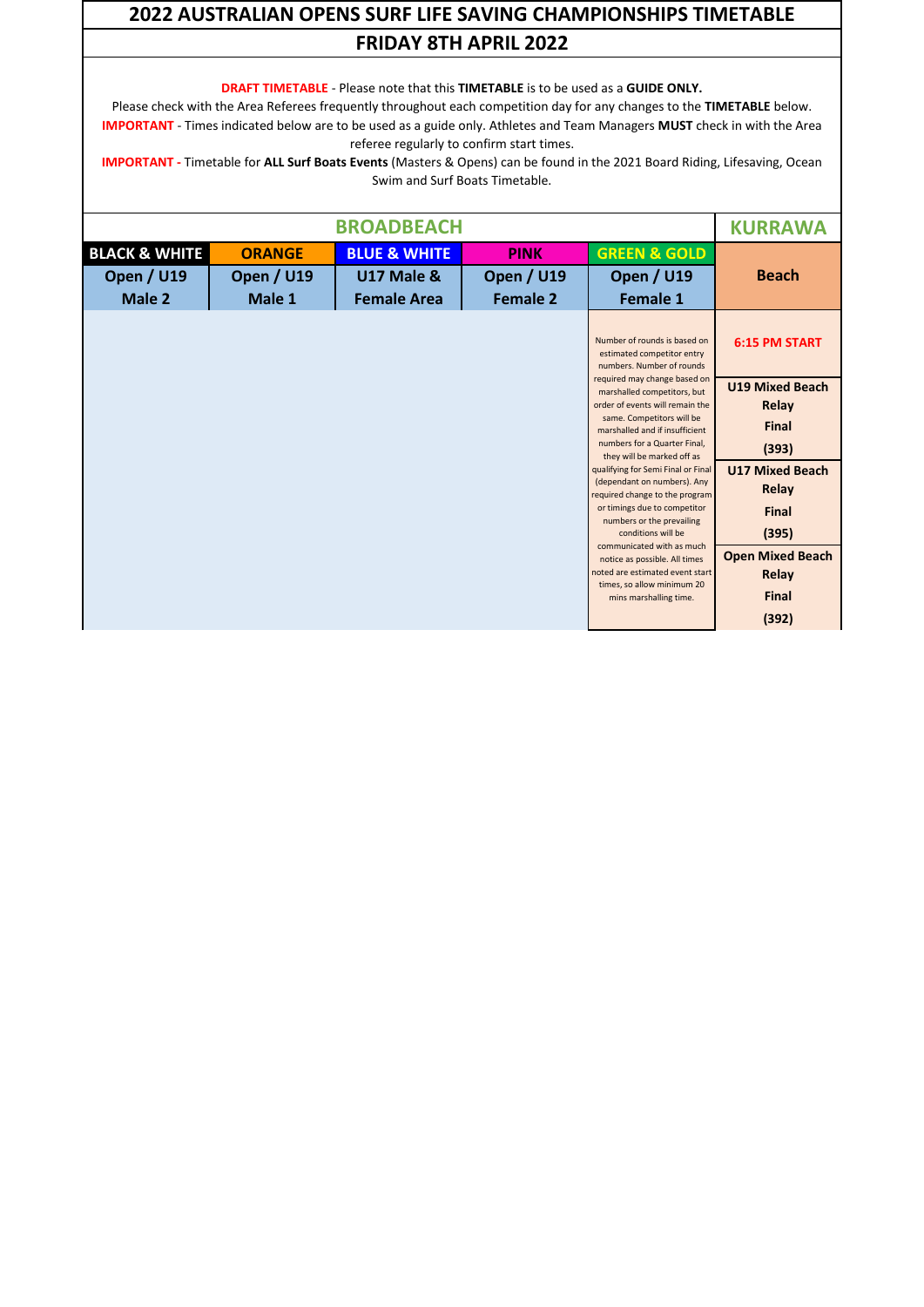| <b>SATURDAY 9TH APRIL 2022</b><br><b>DRAFT TIMETABLE</b> - Please note that this <b>TIMETABLE</b> is to be used as a <b>GUIDE ONLY</b> .<br>Please check with the Area Referees frequently throughout each competition day for any changes to the TIMETABLE below.<br>IMPORTANT - Times indicated below are to be used as a guide only. Athletes and Team Managers MUST check in with the Area referee regularly to<br>confirm start times.<br>IMPORTANT - Timetable for ALL Surf Boats Events (Masters & Opens) can be found in the 2022 Board Riding, Lifesaving, Ocean Swim and Surf Boats<br>Timetable.<br><b>BROADBEACH</b><br><b>KURRAWA</b><br><b>GREEN &amp; GOLD</b><br><b>BLACK &amp; WHITE</b><br><b>ORANGE</b><br><b>BLUE &amp; WHITE</b><br><b>RED</b><br><b>PINK</b><br>Open / U19<br><b>Open / U19</b><br><b>Open / U19</b><br><b>Open / U19</b><br><b>U17 Male &amp;</b><br><b>Beach</b><br>R&R<br>Male 2<br><b>Female 2</b><br>Male 1<br><b>Female Area</b><br><b>Female 1</b><br>8:00AM START<br>8:00AM START<br>7:30AM START<br><b>8:00AM START</b><br>2:00PM START<br>U19 Male & Female<br>U17 Male Taplin<br>Open Male Board Race<br>Open Female Double Ski<br>R&R Heats through<br><b>Beach Flags</b><br>Relay<br>to Semi Finals if<br><b>Quarter Finals</b><br><b>Heats - Semi Finals</b><br><b>Heats</b><br><b>Heats</b><br>required<br>(164)<br>(260)<br>(142)<br>(199, 299)<br>U17 Female Taplin<br>U17 Male & Female<br>U19 Male Board Race<br>U19 Female Double Ski<br>Relay<br><b>Beach Flags</b><br>Referee will<br>Semi Finals<br><b>Heats - Semi Finals</b><br>Heats<br><b>Heats</b><br>determine the heats<br>(165)<br>(242)<br>(261)<br>(1100, 2100)<br>and rounds based on<br>U17 Male Taplin<br>Open Male & Female<br>Open Female Double Ski<br>Open Male Board Race<br>entries<br>Relay<br><b>Beach Flags</b><br>Semi Finals<br>Semi Finals<br><b>Heats - Semi Finals</b><br>Semi Finals<br>(164)<br>(142)<br>(260)<br>(198, 298)<br>U17 Female Taplin<br>U19 Female Double Ski<br>Open Male Single Ski<br>Relay<br><b>6:00PM START</b><br><b>Quarter Finals</b><br>Semi Finals<br>Semi Finals<br>(154)<br>(242)<br>(261)<br><b>U17 Male Taplin</b><br><b>U19 Male &amp; Female</b><br>U19 Male Single Ski<br>Open Female Double Ski<br>Relay<br><b>Beach Flags</b><br>Semi Finals<br>Final<br>Final<br>Final<br>(155)<br>(142)<br>(260)<br>(199, 299)<br><b>U17 Female Taplin</b><br><b>U17 Male &amp; Female</b><br>U19 Female Double Ski<br>Open Male Single Ski<br>Relay<br><b>Beach Flags</b><br>Semi Finals<br>Final<br>Final<br><b>Final</b><br>(154)<br>(261)<br>(242)<br>(1100, 2100)<br><b>Open Male &amp;</b><br>Open Male Board Rescue<br>Open Female Board Race<br>U17 Male Single Ski<br><b>Female Beach Flags</b><br><b>Quarter Finals</b><br>Heats<br>Semi Finals<br><b>Final</b><br>(130)<br>(156)<br>(264)<br>(198, 298)<br>U17 Female Single<br>U19 Male Board Rescue<br>U19 Female Board Race<br>Ski<br>Semi Finals<br>Semi Finals<br>Heats<br>(131)<br>(265)<br>(256)<br>Number of rounds is based on<br>Open Male Board Rescue<br>U17 Male Surf Race<br>Open Female Board Race<br>estimated competitor entry<br>numbers. Number of rounds<br>Round 2<br>Semi Finals<br>Semi Finals<br>equired may change based on<br>marshalled competitors, but<br>(130)<br>(112)<br>(264)<br>order of events will remain the<br>U17 Female Surf<br>same. Competitors will be<br>U19 Male Board Rescue<br>U19 Female Single Ski<br>marshalled and if insufficient<br>Race<br>numbers for a Quarter Final,<br><b>Quarter Finals</b><br>Semi Finals<br>Semi Finals<br>they will be marked off as<br>(131)<br>(212)<br>(255)<br>qualifying for Semi Final or Final<br>(dependant on numbers). Any<br>U17 Male Board<br>equired change to the program<br>Open Male Board Rescue<br>Open Female Single Ski<br>Race<br>or timings due to competitor<br>numbers or the prevailing<br><b>Quarter Finals</b><br>Semi Finals<br>Semi Finals<br>conditions will be<br>communicated with as much<br>(130)<br>(254)<br>(166)<br>notice as possible. All times<br>U17 Female Board<br>noted are estimated event start<br>U19 Male Board Rescue<br>times, so allow minimum 20<br>Race<br>mins marshalling time.<br>Semi Finals<br>Semi Finals<br>(131)<br>(266)<br>Area for the Belt Races will be decided by the Area Referee prior<br>Open Male Board Rescue<br>to Competition commencing.<br>Semi Finals<br>Open Female Belt Race<br>(130)<br>Heats | 2022 AUSTRALIAN OPENS SURF LIFE SAVING CHAMPIONSHIPS TIMETABLE |  |  |  |  |  |  |  |
|-------------------------------------------------------------------------------------------------------------------------------------------------------------------------------------------------------------------------------------------------------------------------------------------------------------------------------------------------------------------------------------------------------------------------------------------------------------------------------------------------------------------------------------------------------------------------------------------------------------------------------------------------------------------------------------------------------------------------------------------------------------------------------------------------------------------------------------------------------------------------------------------------------------------------------------------------------------------------------------------------------------------------------------------------------------------------------------------------------------------------------------------------------------------------------------------------------------------------------------------------------------------------------------------------------------------------------------------------------------------------------------------------------------------------------------------------------------------------------------------------------------------------------------------------------------------------------------------------------------------------------------------------------------------------------------------------------------------------------------------------------------------------------------------------------------------------------------------------------------------------------------------------------------------------------------------------------------------------------------------------------------------------------------------------------------------------------------------------------------------------------------------------------------------------------------------------------------------------------------------------------------------------------------------------------------------------------------------------------------------------------------------------------------------------------------------------------------------------------------------------------------------------------------------------------------------------------------------------------------------------------------------------------------------------------------------------------------------------------------------------------------------------------------------------------------------------------------------------------------------------------------------------------------------------------------------------------------------------------------------------------------------------------------------------------------------------------------------------------------------------------------------------------------------------------------------------------------------------------------------------------------------------------------------------------------------------------------------------------------------------------------------------------------------------------------------------------------------------------------------------------------------------------------------------------------------------------------------------------------------------------------------------------------------------------------------------------------------------------------------------------------------------------------------------------------------------------------------------------------------------------------------------------------------------------------------------------------------------------------------------------------------------------------------------------------------------------------------------------------------------------------------------------------------------------------------------------------------------------------------------------------------------------------------------------------------------------------------------------------------------------------------------------------------------------------------------------------------------------------|----------------------------------------------------------------|--|--|--|--|--|--|--|
|                                                                                                                                                                                                                                                                                                                                                                                                                                                                                                                                                                                                                                                                                                                                                                                                                                                                                                                                                                                                                                                                                                                                                                                                                                                                                                                                                                                                                                                                                                                                                                                                                                                                                                                                                                                                                                                                                                                                                                                                                                                                                                                                                                                                                                                                                                                                                                                                                                                                                                                                                                                                                                                                                                                                                                                                                                                                                                                                                                                                                                                                                                                                                                                                                                                                                                                                                                                                                                                                                                                                                                                                                                                                                                                                                                                                                                                                                                                                                                                                                                                                                                                                                                                                                                                                                                                                                                                                                                                                                     |                                                                |  |  |  |  |  |  |  |
|                                                                                                                                                                                                                                                                                                                                                                                                                                                                                                                                                                                                                                                                                                                                                                                                                                                                                                                                                                                                                                                                                                                                                                                                                                                                                                                                                                                                                                                                                                                                                                                                                                                                                                                                                                                                                                                                                                                                                                                                                                                                                                                                                                                                                                                                                                                                                                                                                                                                                                                                                                                                                                                                                                                                                                                                                                                                                                                                                                                                                                                                                                                                                                                                                                                                                                                                                                                                                                                                                                                                                                                                                                                                                                                                                                                                                                                                                                                                                                                                                                                                                                                                                                                                                                                                                                                                                                                                                                                                                     |                                                                |  |  |  |  |  |  |  |
|                                                                                                                                                                                                                                                                                                                                                                                                                                                                                                                                                                                                                                                                                                                                                                                                                                                                                                                                                                                                                                                                                                                                                                                                                                                                                                                                                                                                                                                                                                                                                                                                                                                                                                                                                                                                                                                                                                                                                                                                                                                                                                                                                                                                                                                                                                                                                                                                                                                                                                                                                                                                                                                                                                                                                                                                                                                                                                                                                                                                                                                                                                                                                                                                                                                                                                                                                                                                                                                                                                                                                                                                                                                                                                                                                                                                                                                                                                                                                                                                                                                                                                                                                                                                                                                                                                                                                                                                                                                                                     |                                                                |  |  |  |  |  |  |  |
|                                                                                                                                                                                                                                                                                                                                                                                                                                                                                                                                                                                                                                                                                                                                                                                                                                                                                                                                                                                                                                                                                                                                                                                                                                                                                                                                                                                                                                                                                                                                                                                                                                                                                                                                                                                                                                                                                                                                                                                                                                                                                                                                                                                                                                                                                                                                                                                                                                                                                                                                                                                                                                                                                                                                                                                                                                                                                                                                                                                                                                                                                                                                                                                                                                                                                                                                                                                                                                                                                                                                                                                                                                                                                                                                                                                                                                                                                                                                                                                                                                                                                                                                                                                                                                                                                                                                                                                                                                                                                     |                                                                |  |  |  |  |  |  |  |
|                                                                                                                                                                                                                                                                                                                                                                                                                                                                                                                                                                                                                                                                                                                                                                                                                                                                                                                                                                                                                                                                                                                                                                                                                                                                                                                                                                                                                                                                                                                                                                                                                                                                                                                                                                                                                                                                                                                                                                                                                                                                                                                                                                                                                                                                                                                                                                                                                                                                                                                                                                                                                                                                                                                                                                                                                                                                                                                                                                                                                                                                                                                                                                                                                                                                                                                                                                                                                                                                                                                                                                                                                                                                                                                                                                                                                                                                                                                                                                                                                                                                                                                                                                                                                                                                                                                                                                                                                                                                                     |                                                                |  |  |  |  |  |  |  |
|                                                                                                                                                                                                                                                                                                                                                                                                                                                                                                                                                                                                                                                                                                                                                                                                                                                                                                                                                                                                                                                                                                                                                                                                                                                                                                                                                                                                                                                                                                                                                                                                                                                                                                                                                                                                                                                                                                                                                                                                                                                                                                                                                                                                                                                                                                                                                                                                                                                                                                                                                                                                                                                                                                                                                                                                                                                                                                                                                                                                                                                                                                                                                                                                                                                                                                                                                                                                                                                                                                                                                                                                                                                                                                                                                                                                                                                                                                                                                                                                                                                                                                                                                                                                                                                                                                                                                                                                                                                                                     |                                                                |  |  |  |  |  |  |  |
|                                                                                                                                                                                                                                                                                                                                                                                                                                                                                                                                                                                                                                                                                                                                                                                                                                                                                                                                                                                                                                                                                                                                                                                                                                                                                                                                                                                                                                                                                                                                                                                                                                                                                                                                                                                                                                                                                                                                                                                                                                                                                                                                                                                                                                                                                                                                                                                                                                                                                                                                                                                                                                                                                                                                                                                                                                                                                                                                                                                                                                                                                                                                                                                                                                                                                                                                                                                                                                                                                                                                                                                                                                                                                                                                                                                                                                                                                                                                                                                                                                                                                                                                                                                                                                                                                                                                                                                                                                                                                     |                                                                |  |  |  |  |  |  |  |
|                                                                                                                                                                                                                                                                                                                                                                                                                                                                                                                                                                                                                                                                                                                                                                                                                                                                                                                                                                                                                                                                                                                                                                                                                                                                                                                                                                                                                                                                                                                                                                                                                                                                                                                                                                                                                                                                                                                                                                                                                                                                                                                                                                                                                                                                                                                                                                                                                                                                                                                                                                                                                                                                                                                                                                                                                                                                                                                                                                                                                                                                                                                                                                                                                                                                                                                                                                                                                                                                                                                                                                                                                                                                                                                                                                                                                                                                                                                                                                                                                                                                                                                                                                                                                                                                                                                                                                                                                                                                                     |                                                                |  |  |  |  |  |  |  |
|                                                                                                                                                                                                                                                                                                                                                                                                                                                                                                                                                                                                                                                                                                                                                                                                                                                                                                                                                                                                                                                                                                                                                                                                                                                                                                                                                                                                                                                                                                                                                                                                                                                                                                                                                                                                                                                                                                                                                                                                                                                                                                                                                                                                                                                                                                                                                                                                                                                                                                                                                                                                                                                                                                                                                                                                                                                                                                                                                                                                                                                                                                                                                                                                                                                                                                                                                                                                                                                                                                                                                                                                                                                                                                                                                                                                                                                                                                                                                                                                                                                                                                                                                                                                                                                                                                                                                                                                                                                                                     |                                                                |  |  |  |  |  |  |  |
|                                                                                                                                                                                                                                                                                                                                                                                                                                                                                                                                                                                                                                                                                                                                                                                                                                                                                                                                                                                                                                                                                                                                                                                                                                                                                                                                                                                                                                                                                                                                                                                                                                                                                                                                                                                                                                                                                                                                                                                                                                                                                                                                                                                                                                                                                                                                                                                                                                                                                                                                                                                                                                                                                                                                                                                                                                                                                                                                                                                                                                                                                                                                                                                                                                                                                                                                                                                                                                                                                                                                                                                                                                                                                                                                                                                                                                                                                                                                                                                                                                                                                                                                                                                                                                                                                                                                                                                                                                                                                     |                                                                |  |  |  |  |  |  |  |
|                                                                                                                                                                                                                                                                                                                                                                                                                                                                                                                                                                                                                                                                                                                                                                                                                                                                                                                                                                                                                                                                                                                                                                                                                                                                                                                                                                                                                                                                                                                                                                                                                                                                                                                                                                                                                                                                                                                                                                                                                                                                                                                                                                                                                                                                                                                                                                                                                                                                                                                                                                                                                                                                                                                                                                                                                                                                                                                                                                                                                                                                                                                                                                                                                                                                                                                                                                                                                                                                                                                                                                                                                                                                                                                                                                                                                                                                                                                                                                                                                                                                                                                                                                                                                                                                                                                                                                                                                                                                                     |                                                                |  |  |  |  |  |  |  |
|                                                                                                                                                                                                                                                                                                                                                                                                                                                                                                                                                                                                                                                                                                                                                                                                                                                                                                                                                                                                                                                                                                                                                                                                                                                                                                                                                                                                                                                                                                                                                                                                                                                                                                                                                                                                                                                                                                                                                                                                                                                                                                                                                                                                                                                                                                                                                                                                                                                                                                                                                                                                                                                                                                                                                                                                                                                                                                                                                                                                                                                                                                                                                                                                                                                                                                                                                                                                                                                                                                                                                                                                                                                                                                                                                                                                                                                                                                                                                                                                                                                                                                                                                                                                                                                                                                                                                                                                                                                                                     |                                                                |  |  |  |  |  |  |  |
|                                                                                                                                                                                                                                                                                                                                                                                                                                                                                                                                                                                                                                                                                                                                                                                                                                                                                                                                                                                                                                                                                                                                                                                                                                                                                                                                                                                                                                                                                                                                                                                                                                                                                                                                                                                                                                                                                                                                                                                                                                                                                                                                                                                                                                                                                                                                                                                                                                                                                                                                                                                                                                                                                                                                                                                                                                                                                                                                                                                                                                                                                                                                                                                                                                                                                                                                                                                                                                                                                                                                                                                                                                                                                                                                                                                                                                                                                                                                                                                                                                                                                                                                                                                                                                                                                                                                                                                                                                                                                     |                                                                |  |  |  |  |  |  |  |
|                                                                                                                                                                                                                                                                                                                                                                                                                                                                                                                                                                                                                                                                                                                                                                                                                                                                                                                                                                                                                                                                                                                                                                                                                                                                                                                                                                                                                                                                                                                                                                                                                                                                                                                                                                                                                                                                                                                                                                                                                                                                                                                                                                                                                                                                                                                                                                                                                                                                                                                                                                                                                                                                                                                                                                                                                                                                                                                                                                                                                                                                                                                                                                                                                                                                                                                                                                                                                                                                                                                                                                                                                                                                                                                                                                                                                                                                                                                                                                                                                                                                                                                                                                                                                                                                                                                                                                                                                                                                                     |                                                                |  |  |  |  |  |  |  |
|                                                                                                                                                                                                                                                                                                                                                                                                                                                                                                                                                                                                                                                                                                                                                                                                                                                                                                                                                                                                                                                                                                                                                                                                                                                                                                                                                                                                                                                                                                                                                                                                                                                                                                                                                                                                                                                                                                                                                                                                                                                                                                                                                                                                                                                                                                                                                                                                                                                                                                                                                                                                                                                                                                                                                                                                                                                                                                                                                                                                                                                                                                                                                                                                                                                                                                                                                                                                                                                                                                                                                                                                                                                                                                                                                                                                                                                                                                                                                                                                                                                                                                                                                                                                                                                                                                                                                                                                                                                                                     |                                                                |  |  |  |  |  |  |  |
|                                                                                                                                                                                                                                                                                                                                                                                                                                                                                                                                                                                                                                                                                                                                                                                                                                                                                                                                                                                                                                                                                                                                                                                                                                                                                                                                                                                                                                                                                                                                                                                                                                                                                                                                                                                                                                                                                                                                                                                                                                                                                                                                                                                                                                                                                                                                                                                                                                                                                                                                                                                                                                                                                                                                                                                                                                                                                                                                                                                                                                                                                                                                                                                                                                                                                                                                                                                                                                                                                                                                                                                                                                                                                                                                                                                                                                                                                                                                                                                                                                                                                                                                                                                                                                                                                                                                                                                                                                                                                     |                                                                |  |  |  |  |  |  |  |
|                                                                                                                                                                                                                                                                                                                                                                                                                                                                                                                                                                                                                                                                                                                                                                                                                                                                                                                                                                                                                                                                                                                                                                                                                                                                                                                                                                                                                                                                                                                                                                                                                                                                                                                                                                                                                                                                                                                                                                                                                                                                                                                                                                                                                                                                                                                                                                                                                                                                                                                                                                                                                                                                                                                                                                                                                                                                                                                                                                                                                                                                                                                                                                                                                                                                                                                                                                                                                                                                                                                                                                                                                                                                                                                                                                                                                                                                                                                                                                                                                                                                                                                                                                                                                                                                                                                                                                                                                                                                                     |                                                                |  |  |  |  |  |  |  |
|                                                                                                                                                                                                                                                                                                                                                                                                                                                                                                                                                                                                                                                                                                                                                                                                                                                                                                                                                                                                                                                                                                                                                                                                                                                                                                                                                                                                                                                                                                                                                                                                                                                                                                                                                                                                                                                                                                                                                                                                                                                                                                                                                                                                                                                                                                                                                                                                                                                                                                                                                                                                                                                                                                                                                                                                                                                                                                                                                                                                                                                                                                                                                                                                                                                                                                                                                                                                                                                                                                                                                                                                                                                                                                                                                                                                                                                                                                                                                                                                                                                                                                                                                                                                                                                                                                                                                                                                                                                                                     |                                                                |  |  |  |  |  |  |  |
|                                                                                                                                                                                                                                                                                                                                                                                                                                                                                                                                                                                                                                                                                                                                                                                                                                                                                                                                                                                                                                                                                                                                                                                                                                                                                                                                                                                                                                                                                                                                                                                                                                                                                                                                                                                                                                                                                                                                                                                                                                                                                                                                                                                                                                                                                                                                                                                                                                                                                                                                                                                                                                                                                                                                                                                                                                                                                                                                                                                                                                                                                                                                                                                                                                                                                                                                                                                                                                                                                                                                                                                                                                                                                                                                                                                                                                                                                                                                                                                                                                                                                                                                                                                                                                                                                                                                                                                                                                                                                     |                                                                |  |  |  |  |  |  |  |
|                                                                                                                                                                                                                                                                                                                                                                                                                                                                                                                                                                                                                                                                                                                                                                                                                                                                                                                                                                                                                                                                                                                                                                                                                                                                                                                                                                                                                                                                                                                                                                                                                                                                                                                                                                                                                                                                                                                                                                                                                                                                                                                                                                                                                                                                                                                                                                                                                                                                                                                                                                                                                                                                                                                                                                                                                                                                                                                                                                                                                                                                                                                                                                                                                                                                                                                                                                                                                                                                                                                                                                                                                                                                                                                                                                                                                                                                                                                                                                                                                                                                                                                                                                                                                                                                                                                                                                                                                                                                                     |                                                                |  |  |  |  |  |  |  |
|                                                                                                                                                                                                                                                                                                                                                                                                                                                                                                                                                                                                                                                                                                                                                                                                                                                                                                                                                                                                                                                                                                                                                                                                                                                                                                                                                                                                                                                                                                                                                                                                                                                                                                                                                                                                                                                                                                                                                                                                                                                                                                                                                                                                                                                                                                                                                                                                                                                                                                                                                                                                                                                                                                                                                                                                                                                                                                                                                                                                                                                                                                                                                                                                                                                                                                                                                                                                                                                                                                                                                                                                                                                                                                                                                                                                                                                                                                                                                                                                                                                                                                                                                                                                                                                                                                                                                                                                                                                                                     |                                                                |  |  |  |  |  |  |  |
|                                                                                                                                                                                                                                                                                                                                                                                                                                                                                                                                                                                                                                                                                                                                                                                                                                                                                                                                                                                                                                                                                                                                                                                                                                                                                                                                                                                                                                                                                                                                                                                                                                                                                                                                                                                                                                                                                                                                                                                                                                                                                                                                                                                                                                                                                                                                                                                                                                                                                                                                                                                                                                                                                                                                                                                                                                                                                                                                                                                                                                                                                                                                                                                                                                                                                                                                                                                                                                                                                                                                                                                                                                                                                                                                                                                                                                                                                                                                                                                                                                                                                                                                                                                                                                                                                                                                                                                                                                                                                     |                                                                |  |  |  |  |  |  |  |
|                                                                                                                                                                                                                                                                                                                                                                                                                                                                                                                                                                                                                                                                                                                                                                                                                                                                                                                                                                                                                                                                                                                                                                                                                                                                                                                                                                                                                                                                                                                                                                                                                                                                                                                                                                                                                                                                                                                                                                                                                                                                                                                                                                                                                                                                                                                                                                                                                                                                                                                                                                                                                                                                                                                                                                                                                                                                                                                                                                                                                                                                                                                                                                                                                                                                                                                                                                                                                                                                                                                                                                                                                                                                                                                                                                                                                                                                                                                                                                                                                                                                                                                                                                                                                                                                                                                                                                                                                                                                                     |                                                                |  |  |  |  |  |  |  |
|                                                                                                                                                                                                                                                                                                                                                                                                                                                                                                                                                                                                                                                                                                                                                                                                                                                                                                                                                                                                                                                                                                                                                                                                                                                                                                                                                                                                                                                                                                                                                                                                                                                                                                                                                                                                                                                                                                                                                                                                                                                                                                                                                                                                                                                                                                                                                                                                                                                                                                                                                                                                                                                                                                                                                                                                                                                                                                                                                                                                                                                                                                                                                                                                                                                                                                                                                                                                                                                                                                                                                                                                                                                                                                                                                                                                                                                                                                                                                                                                                                                                                                                                                                                                                                                                                                                                                                                                                                                                                     |                                                                |  |  |  |  |  |  |  |
|                                                                                                                                                                                                                                                                                                                                                                                                                                                                                                                                                                                                                                                                                                                                                                                                                                                                                                                                                                                                                                                                                                                                                                                                                                                                                                                                                                                                                                                                                                                                                                                                                                                                                                                                                                                                                                                                                                                                                                                                                                                                                                                                                                                                                                                                                                                                                                                                                                                                                                                                                                                                                                                                                                                                                                                                                                                                                                                                                                                                                                                                                                                                                                                                                                                                                                                                                                                                                                                                                                                                                                                                                                                                                                                                                                                                                                                                                                                                                                                                                                                                                                                                                                                                                                                                                                                                                                                                                                                                                     |                                                                |  |  |  |  |  |  |  |
|                                                                                                                                                                                                                                                                                                                                                                                                                                                                                                                                                                                                                                                                                                                                                                                                                                                                                                                                                                                                                                                                                                                                                                                                                                                                                                                                                                                                                                                                                                                                                                                                                                                                                                                                                                                                                                                                                                                                                                                                                                                                                                                                                                                                                                                                                                                                                                                                                                                                                                                                                                                                                                                                                                                                                                                                                                                                                                                                                                                                                                                                                                                                                                                                                                                                                                                                                                                                                                                                                                                                                                                                                                                                                                                                                                                                                                                                                                                                                                                                                                                                                                                                                                                                                                                                                                                                                                                                                                                                                     |                                                                |  |  |  |  |  |  |  |
|                                                                                                                                                                                                                                                                                                                                                                                                                                                                                                                                                                                                                                                                                                                                                                                                                                                                                                                                                                                                                                                                                                                                                                                                                                                                                                                                                                                                                                                                                                                                                                                                                                                                                                                                                                                                                                                                                                                                                                                                                                                                                                                                                                                                                                                                                                                                                                                                                                                                                                                                                                                                                                                                                                                                                                                                                                                                                                                                                                                                                                                                                                                                                                                                                                                                                                                                                                                                                                                                                                                                                                                                                                                                                                                                                                                                                                                                                                                                                                                                                                                                                                                                                                                                                                                                                                                                                                                                                                                                                     |                                                                |  |  |  |  |  |  |  |
|                                                                                                                                                                                                                                                                                                                                                                                                                                                                                                                                                                                                                                                                                                                                                                                                                                                                                                                                                                                                                                                                                                                                                                                                                                                                                                                                                                                                                                                                                                                                                                                                                                                                                                                                                                                                                                                                                                                                                                                                                                                                                                                                                                                                                                                                                                                                                                                                                                                                                                                                                                                                                                                                                                                                                                                                                                                                                                                                                                                                                                                                                                                                                                                                                                                                                                                                                                                                                                                                                                                                                                                                                                                                                                                                                                                                                                                                                                                                                                                                                                                                                                                                                                                                                                                                                                                                                                                                                                                                                     |                                                                |  |  |  |  |  |  |  |
|                                                                                                                                                                                                                                                                                                                                                                                                                                                                                                                                                                                                                                                                                                                                                                                                                                                                                                                                                                                                                                                                                                                                                                                                                                                                                                                                                                                                                                                                                                                                                                                                                                                                                                                                                                                                                                                                                                                                                                                                                                                                                                                                                                                                                                                                                                                                                                                                                                                                                                                                                                                                                                                                                                                                                                                                                                                                                                                                                                                                                                                                                                                                                                                                                                                                                                                                                                                                                                                                                                                                                                                                                                                                                                                                                                                                                                                                                                                                                                                                                                                                                                                                                                                                                                                                                                                                                                                                                                                                                     |                                                                |  |  |  |  |  |  |  |
|                                                                                                                                                                                                                                                                                                                                                                                                                                                                                                                                                                                                                                                                                                                                                                                                                                                                                                                                                                                                                                                                                                                                                                                                                                                                                                                                                                                                                                                                                                                                                                                                                                                                                                                                                                                                                                                                                                                                                                                                                                                                                                                                                                                                                                                                                                                                                                                                                                                                                                                                                                                                                                                                                                                                                                                                                                                                                                                                                                                                                                                                                                                                                                                                                                                                                                                                                                                                                                                                                                                                                                                                                                                                                                                                                                                                                                                                                                                                                                                                                                                                                                                                                                                                                                                                                                                                                                                                                                                                                     |                                                                |  |  |  |  |  |  |  |
|                                                                                                                                                                                                                                                                                                                                                                                                                                                                                                                                                                                                                                                                                                                                                                                                                                                                                                                                                                                                                                                                                                                                                                                                                                                                                                                                                                                                                                                                                                                                                                                                                                                                                                                                                                                                                                                                                                                                                                                                                                                                                                                                                                                                                                                                                                                                                                                                                                                                                                                                                                                                                                                                                                                                                                                                                                                                                                                                                                                                                                                                                                                                                                                                                                                                                                                                                                                                                                                                                                                                                                                                                                                                                                                                                                                                                                                                                                                                                                                                                                                                                                                                                                                                                                                                                                                                                                                                                                                                                     |                                                                |  |  |  |  |  |  |  |
|                                                                                                                                                                                                                                                                                                                                                                                                                                                                                                                                                                                                                                                                                                                                                                                                                                                                                                                                                                                                                                                                                                                                                                                                                                                                                                                                                                                                                                                                                                                                                                                                                                                                                                                                                                                                                                                                                                                                                                                                                                                                                                                                                                                                                                                                                                                                                                                                                                                                                                                                                                                                                                                                                                                                                                                                                                                                                                                                                                                                                                                                                                                                                                                                                                                                                                                                                                                                                                                                                                                                                                                                                                                                                                                                                                                                                                                                                                                                                                                                                                                                                                                                                                                                                                                                                                                                                                                                                                                                                     |                                                                |  |  |  |  |  |  |  |
|                                                                                                                                                                                                                                                                                                                                                                                                                                                                                                                                                                                                                                                                                                                                                                                                                                                                                                                                                                                                                                                                                                                                                                                                                                                                                                                                                                                                                                                                                                                                                                                                                                                                                                                                                                                                                                                                                                                                                                                                                                                                                                                                                                                                                                                                                                                                                                                                                                                                                                                                                                                                                                                                                                                                                                                                                                                                                                                                                                                                                                                                                                                                                                                                                                                                                                                                                                                                                                                                                                                                                                                                                                                                                                                                                                                                                                                                                                                                                                                                                                                                                                                                                                                                                                                                                                                                                                                                                                                                                     |                                                                |  |  |  |  |  |  |  |
|                                                                                                                                                                                                                                                                                                                                                                                                                                                                                                                                                                                                                                                                                                                                                                                                                                                                                                                                                                                                                                                                                                                                                                                                                                                                                                                                                                                                                                                                                                                                                                                                                                                                                                                                                                                                                                                                                                                                                                                                                                                                                                                                                                                                                                                                                                                                                                                                                                                                                                                                                                                                                                                                                                                                                                                                                                                                                                                                                                                                                                                                                                                                                                                                                                                                                                                                                                                                                                                                                                                                                                                                                                                                                                                                                                                                                                                                                                                                                                                                                                                                                                                                                                                                                                                                                                                                                                                                                                                                                     |                                                                |  |  |  |  |  |  |  |
|                                                                                                                                                                                                                                                                                                                                                                                                                                                                                                                                                                                                                                                                                                                                                                                                                                                                                                                                                                                                                                                                                                                                                                                                                                                                                                                                                                                                                                                                                                                                                                                                                                                                                                                                                                                                                                                                                                                                                                                                                                                                                                                                                                                                                                                                                                                                                                                                                                                                                                                                                                                                                                                                                                                                                                                                                                                                                                                                                                                                                                                                                                                                                                                                                                                                                                                                                                                                                                                                                                                                                                                                                                                                                                                                                                                                                                                                                                                                                                                                                                                                                                                                                                                                                                                                                                                                                                                                                                                                                     |                                                                |  |  |  |  |  |  |  |
|                                                                                                                                                                                                                                                                                                                                                                                                                                                                                                                                                                                                                                                                                                                                                                                                                                                                                                                                                                                                                                                                                                                                                                                                                                                                                                                                                                                                                                                                                                                                                                                                                                                                                                                                                                                                                                                                                                                                                                                                                                                                                                                                                                                                                                                                                                                                                                                                                                                                                                                                                                                                                                                                                                                                                                                                                                                                                                                                                                                                                                                                                                                                                                                                                                                                                                                                                                                                                                                                                                                                                                                                                                                                                                                                                                                                                                                                                                                                                                                                                                                                                                                                                                                                                                                                                                                                                                                                                                                                                     |                                                                |  |  |  |  |  |  |  |
|                                                                                                                                                                                                                                                                                                                                                                                                                                                                                                                                                                                                                                                                                                                                                                                                                                                                                                                                                                                                                                                                                                                                                                                                                                                                                                                                                                                                                                                                                                                                                                                                                                                                                                                                                                                                                                                                                                                                                                                                                                                                                                                                                                                                                                                                                                                                                                                                                                                                                                                                                                                                                                                                                                                                                                                                                                                                                                                                                                                                                                                                                                                                                                                                                                                                                                                                                                                                                                                                                                                                                                                                                                                                                                                                                                                                                                                                                                                                                                                                                                                                                                                                                                                                                                                                                                                                                                                                                                                                                     |                                                                |  |  |  |  |  |  |  |
|                                                                                                                                                                                                                                                                                                                                                                                                                                                                                                                                                                                                                                                                                                                                                                                                                                                                                                                                                                                                                                                                                                                                                                                                                                                                                                                                                                                                                                                                                                                                                                                                                                                                                                                                                                                                                                                                                                                                                                                                                                                                                                                                                                                                                                                                                                                                                                                                                                                                                                                                                                                                                                                                                                                                                                                                                                                                                                                                                                                                                                                                                                                                                                                                                                                                                                                                                                                                                                                                                                                                                                                                                                                                                                                                                                                                                                                                                                                                                                                                                                                                                                                                                                                                                                                                                                                                                                                                                                                                                     |                                                                |  |  |  |  |  |  |  |
|                                                                                                                                                                                                                                                                                                                                                                                                                                                                                                                                                                                                                                                                                                                                                                                                                                                                                                                                                                                                                                                                                                                                                                                                                                                                                                                                                                                                                                                                                                                                                                                                                                                                                                                                                                                                                                                                                                                                                                                                                                                                                                                                                                                                                                                                                                                                                                                                                                                                                                                                                                                                                                                                                                                                                                                                                                                                                                                                                                                                                                                                                                                                                                                                                                                                                                                                                                                                                                                                                                                                                                                                                                                                                                                                                                                                                                                                                                                                                                                                                                                                                                                                                                                                                                                                                                                                                                                                                                                                                     |                                                                |  |  |  |  |  |  |  |
|                                                                                                                                                                                                                                                                                                                                                                                                                                                                                                                                                                                                                                                                                                                                                                                                                                                                                                                                                                                                                                                                                                                                                                                                                                                                                                                                                                                                                                                                                                                                                                                                                                                                                                                                                                                                                                                                                                                                                                                                                                                                                                                                                                                                                                                                                                                                                                                                                                                                                                                                                                                                                                                                                                                                                                                                                                                                                                                                                                                                                                                                                                                                                                                                                                                                                                                                                                                                                                                                                                                                                                                                                                                                                                                                                                                                                                                                                                                                                                                                                                                                                                                                                                                                                                                                                                                                                                                                                                                                                     |                                                                |  |  |  |  |  |  |  |
|                                                                                                                                                                                                                                                                                                                                                                                                                                                                                                                                                                                                                                                                                                                                                                                                                                                                                                                                                                                                                                                                                                                                                                                                                                                                                                                                                                                                                                                                                                                                                                                                                                                                                                                                                                                                                                                                                                                                                                                                                                                                                                                                                                                                                                                                                                                                                                                                                                                                                                                                                                                                                                                                                                                                                                                                                                                                                                                                                                                                                                                                                                                                                                                                                                                                                                                                                                                                                                                                                                                                                                                                                                                                                                                                                                                                                                                                                                                                                                                                                                                                                                                                                                                                                                                                                                                                                                                                                                                                                     |                                                                |  |  |  |  |  |  |  |
|                                                                                                                                                                                                                                                                                                                                                                                                                                                                                                                                                                                                                                                                                                                                                                                                                                                                                                                                                                                                                                                                                                                                                                                                                                                                                                                                                                                                                                                                                                                                                                                                                                                                                                                                                                                                                                                                                                                                                                                                                                                                                                                                                                                                                                                                                                                                                                                                                                                                                                                                                                                                                                                                                                                                                                                                                                                                                                                                                                                                                                                                                                                                                                                                                                                                                                                                                                                                                                                                                                                                                                                                                                                                                                                                                                                                                                                                                                                                                                                                                                                                                                                                                                                                                                                                                                                                                                                                                                                                                     |                                                                |  |  |  |  |  |  |  |
|                                                                                                                                                                                                                                                                                                                                                                                                                                                                                                                                                                                                                                                                                                                                                                                                                                                                                                                                                                                                                                                                                                                                                                                                                                                                                                                                                                                                                                                                                                                                                                                                                                                                                                                                                                                                                                                                                                                                                                                                                                                                                                                                                                                                                                                                                                                                                                                                                                                                                                                                                                                                                                                                                                                                                                                                                                                                                                                                                                                                                                                                                                                                                                                                                                                                                                                                                                                                                                                                                                                                                                                                                                                                                                                                                                                                                                                                                                                                                                                                                                                                                                                                                                                                                                                                                                                                                                                                                                                                                     |                                                                |  |  |  |  |  |  |  |
|                                                                                                                                                                                                                                                                                                                                                                                                                                                                                                                                                                                                                                                                                                                                                                                                                                                                                                                                                                                                                                                                                                                                                                                                                                                                                                                                                                                                                                                                                                                                                                                                                                                                                                                                                                                                                                                                                                                                                                                                                                                                                                                                                                                                                                                                                                                                                                                                                                                                                                                                                                                                                                                                                                                                                                                                                                                                                                                                                                                                                                                                                                                                                                                                                                                                                                                                                                                                                                                                                                                                                                                                                                                                                                                                                                                                                                                                                                                                                                                                                                                                                                                                                                                                                                                                                                                                                                                                                                                                                     |                                                                |  |  |  |  |  |  |  |
|                                                                                                                                                                                                                                                                                                                                                                                                                                                                                                                                                                                                                                                                                                                                                                                                                                                                                                                                                                                                                                                                                                                                                                                                                                                                                                                                                                                                                                                                                                                                                                                                                                                                                                                                                                                                                                                                                                                                                                                                                                                                                                                                                                                                                                                                                                                                                                                                                                                                                                                                                                                                                                                                                                                                                                                                                                                                                                                                                                                                                                                                                                                                                                                                                                                                                                                                                                                                                                                                                                                                                                                                                                                                                                                                                                                                                                                                                                                                                                                                                                                                                                                                                                                                                                                                                                                                                                                                                                                                                     |                                                                |  |  |  |  |  |  |  |
|                                                                                                                                                                                                                                                                                                                                                                                                                                                                                                                                                                                                                                                                                                                                                                                                                                                                                                                                                                                                                                                                                                                                                                                                                                                                                                                                                                                                                                                                                                                                                                                                                                                                                                                                                                                                                                                                                                                                                                                                                                                                                                                                                                                                                                                                                                                                                                                                                                                                                                                                                                                                                                                                                                                                                                                                                                                                                                                                                                                                                                                                                                                                                                                                                                                                                                                                                                                                                                                                                                                                                                                                                                                                                                                                                                                                                                                                                                                                                                                                                                                                                                                                                                                                                                                                                                                                                                                                                                                                                     |                                                                |  |  |  |  |  |  |  |
|                                                                                                                                                                                                                                                                                                                                                                                                                                                                                                                                                                                                                                                                                                                                                                                                                                                                                                                                                                                                                                                                                                                                                                                                                                                                                                                                                                                                                                                                                                                                                                                                                                                                                                                                                                                                                                                                                                                                                                                                                                                                                                                                                                                                                                                                                                                                                                                                                                                                                                                                                                                                                                                                                                                                                                                                                                                                                                                                                                                                                                                                                                                                                                                                                                                                                                                                                                                                                                                                                                                                                                                                                                                                                                                                                                                                                                                                                                                                                                                                                                                                                                                                                                                                                                                                                                                                                                                                                                                                                     |                                                                |  |  |  |  |  |  |  |
|                                                                                                                                                                                                                                                                                                                                                                                                                                                                                                                                                                                                                                                                                                                                                                                                                                                                                                                                                                                                                                                                                                                                                                                                                                                                                                                                                                                                                                                                                                                                                                                                                                                                                                                                                                                                                                                                                                                                                                                                                                                                                                                                                                                                                                                                                                                                                                                                                                                                                                                                                                                                                                                                                                                                                                                                                                                                                                                                                                                                                                                                                                                                                                                                                                                                                                                                                                                                                                                                                                                                                                                                                                                                                                                                                                                                                                                                                                                                                                                                                                                                                                                                                                                                                                                                                                                                                                                                                                                                                     |                                                                |  |  |  |  |  |  |  |
|                                                                                                                                                                                                                                                                                                                                                                                                                                                                                                                                                                                                                                                                                                                                                                                                                                                                                                                                                                                                                                                                                                                                                                                                                                                                                                                                                                                                                                                                                                                                                                                                                                                                                                                                                                                                                                                                                                                                                                                                                                                                                                                                                                                                                                                                                                                                                                                                                                                                                                                                                                                                                                                                                                                                                                                                                                                                                                                                                                                                                                                                                                                                                                                                                                                                                                                                                                                                                                                                                                                                                                                                                                                                                                                                                                                                                                                                                                                                                                                                                                                                                                                                                                                                                                                                                                                                                                                                                                                                                     |                                                                |  |  |  |  |  |  |  |
|                                                                                                                                                                                                                                                                                                                                                                                                                                                                                                                                                                                                                                                                                                                                                                                                                                                                                                                                                                                                                                                                                                                                                                                                                                                                                                                                                                                                                                                                                                                                                                                                                                                                                                                                                                                                                                                                                                                                                                                                                                                                                                                                                                                                                                                                                                                                                                                                                                                                                                                                                                                                                                                                                                                                                                                                                                                                                                                                                                                                                                                                                                                                                                                                                                                                                                                                                                                                                                                                                                                                                                                                                                                                                                                                                                                                                                                                                                                                                                                                                                                                                                                                                                                                                                                                                                                                                                                                                                                                                     |                                                                |  |  |  |  |  |  |  |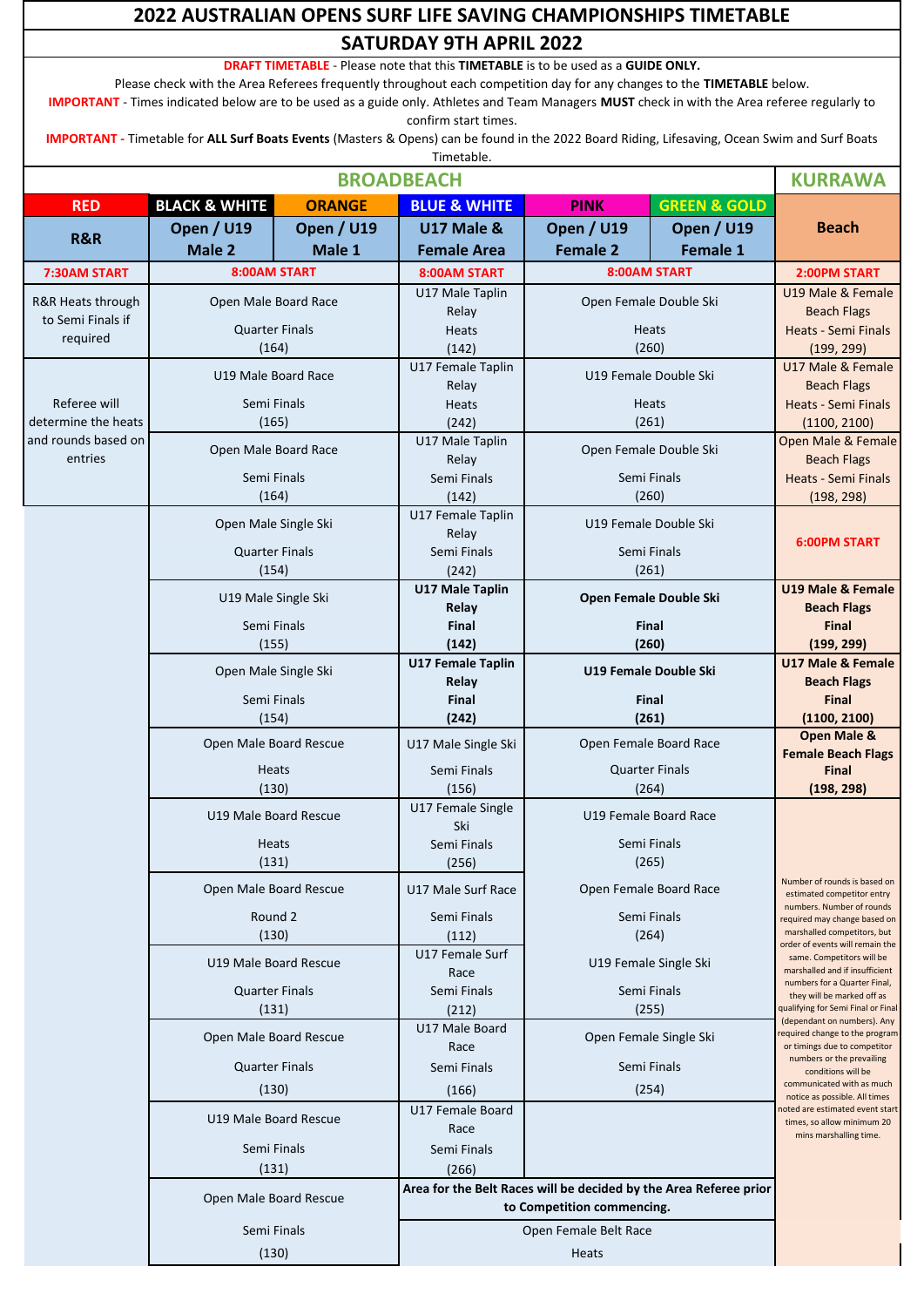|            | 2022 AUSTRALIAN OPENS SURF LIFE SAVING CHAMPIONSHIPS TIMETABLE                                                                                                                                                                                                                                                                                                                                                            |                                                                                    |                                                                                                                        |                                      |                               |                |  |
|------------|---------------------------------------------------------------------------------------------------------------------------------------------------------------------------------------------------------------------------------------------------------------------------------------------------------------------------------------------------------------------------------------------------------------------------|------------------------------------------------------------------------------------|------------------------------------------------------------------------------------------------------------------------|--------------------------------------|-------------------------------|----------------|--|
|            | <b>SATURDAY 9TH APRIL 2022</b>                                                                                                                                                                                                                                                                                                                                                                                            |                                                                                    |                                                                                                                        |                                      |                               |                |  |
|            | Please check with the Area Referees frequently throughout each competition day for any changes to the TIMETABLE below.<br>IMPORTANT - Times indicated below are to be used as a guide only. Athletes and Team Managers MUST check in with the Area referee regularly to<br>IMPORTANT - Timetable for ALL Surf Boats Events (Masters & Opens) can be found in the 2022 Board Riding, Lifesaving, Ocean Swim and Surf Boats |                                                                                    | DRAFT TIMETABLE - Please note that this TIMETABLE is to be used as a GUIDE ONLY.<br>confirm start times.<br>Timetable. |                                      |                               |                |  |
|            |                                                                                                                                                                                                                                                                                                                                                                                                                           |                                                                                    | <b>BROADBEACH</b>                                                                                                      |                                      |                               | <b>KURRAWA</b> |  |
| <b>RED</b> | <b>BLACK &amp; WHITE</b>                                                                                                                                                                                                                                                                                                                                                                                                  | <b>GREEN &amp; GOLD</b><br><b>ORANGE</b><br><b>BLUE &amp; WHITE</b><br><b>PINK</b> |                                                                                                                        |                                      |                               |                |  |
| R&R        | <b>Open / U19</b><br>Male 2                                                                                                                                                                                                                                                                                                                                                                                               | <b>Open / U19</b><br>Male 1                                                        | <b>U17 Male &amp;</b><br><b>Female Area</b>                                                                            | <b>Open / U19</b><br><b>Female 2</b> | <b>Open / U19</b><br>Female 1 | <b>Beach</b>   |  |
|            | <b>U19 Male Board Rescue</b>                                                                                                                                                                                                                                                                                                                                                                                              |                                                                                    |                                                                                                                        | (27)                                 |                               |                |  |
|            | Final                                                                                                                                                                                                                                                                                                                                                                                                                     |                                                                                    |                                                                                                                        | U17 Female Belt Race                 |                               |                |  |
|            | (131)                                                                                                                                                                                                                                                                                                                                                                                                                     |                                                                                    |                                                                                                                        | Heats                                |                               |                |  |
|            | <b>Open Male Board Rescue</b>                                                                                                                                                                                                                                                                                                                                                                                             |                                                                                    |                                                                                                                        | (29)                                 |                               |                |  |
|            | Final                                                                                                                                                                                                                                                                                                                                                                                                                     |                                                                                    |                                                                                                                        | U19 Female Belt Race                 |                               |                |  |
|            | (130)<br>Open Male Double Ski                                                                                                                                                                                                                                                                                                                                                                                             |                                                                                    |                                                                                                                        | Heats<br>(28)                        |                               |                |  |
|            | <b>Heats</b>                                                                                                                                                                                                                                                                                                                                                                                                              |                                                                                    |                                                                                                                        | U17 Male Belt Race                   |                               |                |  |
|            | (160)                                                                                                                                                                                                                                                                                                                                                                                                                     |                                                                                    |                                                                                                                        | Heats                                |                               |                |  |
|            | U19 Male Double Ski                                                                                                                                                                                                                                                                                                                                                                                                       |                                                                                    | (19)                                                                                                                   |                                      |                               |                |  |
|            | <b>Heats</b>                                                                                                                                                                                                                                                                                                                                                                                                              |                                                                                    | Open Female Belt Race                                                                                                  |                                      |                               |                |  |
|            | (161)                                                                                                                                                                                                                                                                                                                                                                                                                     |                                                                                    | Semi Finals                                                                                                            |                                      |                               |                |  |
|            | Open Male Double Ski                                                                                                                                                                                                                                                                                                                                                                                                      |                                                                                    | (27)                                                                                                                   |                                      |                               |                |  |
|            | <b>Quarter Finals</b>                                                                                                                                                                                                                                                                                                                                                                                                     |                                                                                    | U17 Female Belt Race                                                                                                   |                                      |                               |                |  |
|            | (160)                                                                                                                                                                                                                                                                                                                                                                                                                     |                                                                                    |                                                                                                                        |                                      |                               |                |  |
|            | U19 Male Double Ski                                                                                                                                                                                                                                                                                                                                                                                                       |                                                                                    |                                                                                                                        |                                      |                               |                |  |
|            | Semi Finals<br>(161)                                                                                                                                                                                                                                                                                                                                                                                                      |                                                                                    | U19 Female Belt Race                                                                                                   |                                      |                               |                |  |
|            | Open Male Double Ski                                                                                                                                                                                                                                                                                                                                                                                                      |                                                                                    | Semi Finals<br>(28)                                                                                                    |                                      |                               |                |  |
|            | Semi Finals                                                                                                                                                                                                                                                                                                                                                                                                               |                                                                                    | U17 Male Belt Race                                                                                                     |                                      |                               |                |  |
|            | (160)                                                                                                                                                                                                                                                                                                                                                                                                                     |                                                                                    | Semi Finals                                                                                                            |                                      |                               |                |  |
|            | U19 Male Double Ski                                                                                                                                                                                                                                                                                                                                                                                                       |                                                                                    | (19)                                                                                                                   |                                      |                               |                |  |
|            | Final                                                                                                                                                                                                                                                                                                                                                                                                                     |                                                                                    |                                                                                                                        | Open Female Belt Race                |                               |                |  |
|            | (161)                                                                                                                                                                                                                                                                                                                                                                                                                     |                                                                                    |                                                                                                                        | Final                                |                               |                |  |
|            | Open Male Double Ski                                                                                                                                                                                                                                                                                                                                                                                                      |                                                                                    |                                                                                                                        | (27)                                 |                               |                |  |
|            | Final                                                                                                                                                                                                                                                                                                                                                                                                                     |                                                                                    |                                                                                                                        | <b>U17 Female Belt Race</b>          |                               |                |  |
|            | (160)                                                                                                                                                                                                                                                                                                                                                                                                                     |                                                                                    |                                                                                                                        | Final                                |                               |                |  |
|            | Lifesaver Relay (LIME BOAT AREA)<br>Final                                                                                                                                                                                                                                                                                                                                                                                 |                                                                                    |                                                                                                                        | (29)<br><b>U19 Female Belt Race</b>  |                               |                |  |
|            | (345)                                                                                                                                                                                                                                                                                                                                                                                                                     |                                                                                    |                                                                                                                        | Final                                |                               |                |  |
|            | NOTE: All legs for the final of the Lifesaver                                                                                                                                                                                                                                                                                                                                                                             |                                                                                    |                                                                                                                        | (28)                                 |                               |                |  |
|            | Relay will be conducted in the Lime Boat                                                                                                                                                                                                                                                                                                                                                                                  |                                                                                    |                                                                                                                        | <b>U17 Male Belt Race</b>            |                               |                |  |
|            | Area at approximately 3:30-4:00pm                                                                                                                                                                                                                                                                                                                                                                                         |                                                                                    |                                                                                                                        | Final                                |                               |                |  |
|            |                                                                                                                                                                                                                                                                                                                                                                                                                           |                                                                                    | (19)                                                                                                                   |                                      |                               |                |  |

 $\blacksquare$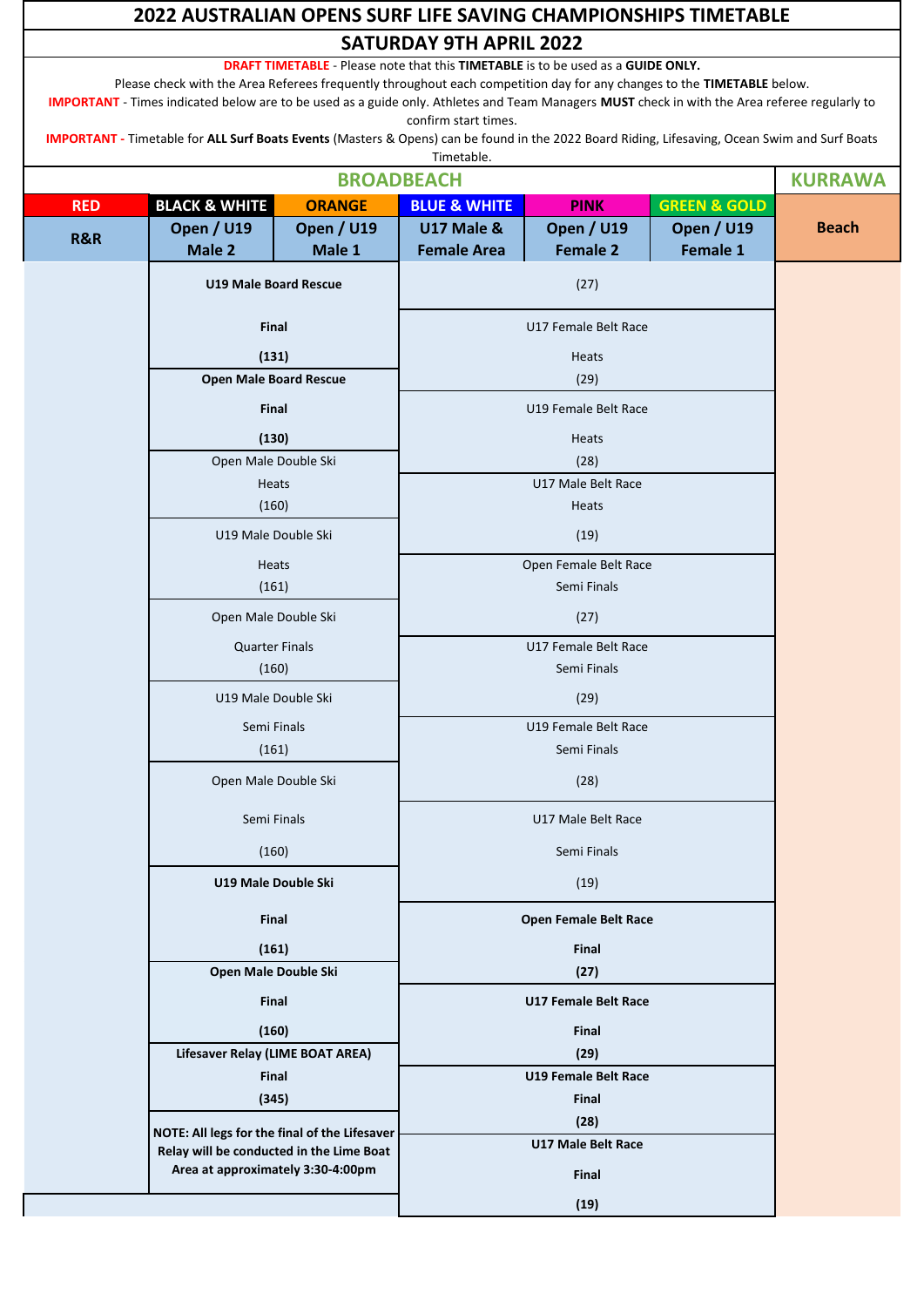|                 | Α                                                                                                                                | B                                                                                |  |  |  |  |  |  |
|-----------------|----------------------------------------------------------------------------------------------------------------------------------|----------------------------------------------------------------------------------|--|--|--|--|--|--|
|                 | 2022 AUSTRALIAN OPENS SURF LIFE SAVING CHAMPIONSHIPS                                                                             |                                                                                  |  |  |  |  |  |  |
| 1               | <b>TIMETABLE</b>                                                                                                                 |                                                                                  |  |  |  |  |  |  |
| $\overline{c}$  | <b>SUNDAY 10TH APRIL 2022</b>                                                                                                    |                                                                                  |  |  |  |  |  |  |
|                 | <b>DRAFT TIMETABLE</b> - Please note that this <b>TIMETABLE</b> is to be used as a <b>GUIDE ONLY.</b>                            |                                                                                  |  |  |  |  |  |  |
|                 | Please check with the Area Referees frequently throughout each competition day for any changes to the<br><b>TIMETABLE</b> below. |                                                                                  |  |  |  |  |  |  |
|                 | <b>IMPORTANT</b> - Times indicated below are to be used as a guide only. Athletes and Team Managers MUST check in                |                                                                                  |  |  |  |  |  |  |
| 3               | with the Area referee regularly to confirm start times.                                                                          |                                                                                  |  |  |  |  |  |  |
| 4               | <b>BROADBEACH</b>                                                                                                                | <b>KURRAWA</b>                                                                   |  |  |  |  |  |  |
| 5               | <b>BLUE &amp; WHITE</b>                                                                                                          | <b>LIME</b>                                                                      |  |  |  |  |  |  |
| 6               | <b>FINALS</b>                                                                                                                    | <b>SURF BOATS</b>                                                                |  |  |  |  |  |  |
| $\overline{7}$  | 8:00AM START                                                                                                                     | 8:00AM START                                                                     |  |  |  |  |  |  |
| 8               | <b>March Past Open/U23</b>                                                                                                       | Semi Finals & Finals for all divisions, U19,<br>U23, Reserves, Opens Men & Women |  |  |  |  |  |  |
| 9               | <b>Final</b>                                                                                                                     |                                                                                  |  |  |  |  |  |  |
| 70<br>11        | (383, 384)                                                                                                                       |                                                                                  |  |  |  |  |  |  |
| 12              | <b>Time and Order of Events TBC</b>                                                                                              |                                                                                  |  |  |  |  |  |  |
| $\overline{13}$ | U19 Ironwoman                                                                                                                    |                                                                                  |  |  |  |  |  |  |
| 14<br>15        | <b>Final</b>                                                                                                                     |                                                                                  |  |  |  |  |  |  |
| 16              | (226)<br>U19 Ironman                                                                                                             |                                                                                  |  |  |  |  |  |  |
| 17              | <b>Final</b>                                                                                                                     |                                                                                  |  |  |  |  |  |  |
| 18              | (126)                                                                                                                            |                                                                                  |  |  |  |  |  |  |
| 19<br>20        | <b>Open Female Surf Race</b>                                                                                                     |                                                                                  |  |  |  |  |  |  |
| 21              | <b>Final</b><br>(210)                                                                                                            |                                                                                  |  |  |  |  |  |  |
| 22              | <b>Open Male Surf Race</b>                                                                                                       |                                                                                  |  |  |  |  |  |  |
| 23              | <b>Final</b>                                                                                                                     |                                                                                  |  |  |  |  |  |  |
| 24<br>25        | (110)<br><b>U19 Female Board Race</b>                                                                                            |                                                                                  |  |  |  |  |  |  |
| 26              | <b>Final</b>                                                                                                                     |                                                                                  |  |  |  |  |  |  |
| 27              | (265)                                                                                                                            |                                                                                  |  |  |  |  |  |  |
| 28              | <b>U19 Male Board Race</b>                                                                                                       |                                                                                  |  |  |  |  |  |  |
| 29<br>30        | <b>Final</b>                                                                                                                     |                                                                                  |  |  |  |  |  |  |
| $\overline{31}$ | (165)<br><b>U17 Female Board Race</b>                                                                                            |                                                                                  |  |  |  |  |  |  |
| 32              | Final                                                                                                                            |                                                                                  |  |  |  |  |  |  |
| 33              | (266)                                                                                                                            |                                                                                  |  |  |  |  |  |  |
| 34<br>35        | <b>U17 Male Board Race</b>                                                                                                       |                                                                                  |  |  |  |  |  |  |
| 36              | Final<br>(166)                                                                                                                   |                                                                                  |  |  |  |  |  |  |
| 37              | <b>Open Female Board Race</b>                                                                                                    |                                                                                  |  |  |  |  |  |  |
| 38              | <b>Final</b>                                                                                                                     |                                                                                  |  |  |  |  |  |  |
| 39<br>40        | (264)                                                                                                                            |                                                                                  |  |  |  |  |  |  |
| 41              | <b>Open Male Board Race</b><br>Final                                                                                             |                                                                                  |  |  |  |  |  |  |
| 42              | (164)                                                                                                                            |                                                                                  |  |  |  |  |  |  |
| 43              | U17 Female Single Ski                                                                                                            |                                                                                  |  |  |  |  |  |  |
| 44<br>45        | Final                                                                                                                            |                                                                                  |  |  |  |  |  |  |
| 46              | (256)<br><b>U17 Male Single Ski</b>                                                                                              |                                                                                  |  |  |  |  |  |  |
| 47              | Final                                                                                                                            |                                                                                  |  |  |  |  |  |  |
| 48              | (156)                                                                                                                            |                                                                                  |  |  |  |  |  |  |
| 49              | U19 Female Single Ski                                                                                                            |                                                                                  |  |  |  |  |  |  |
| 50<br>51        | Final<br>(255)                                                                                                                   |                                                                                  |  |  |  |  |  |  |
|                 |                                                                                                                                  |                                                                                  |  |  |  |  |  |  |